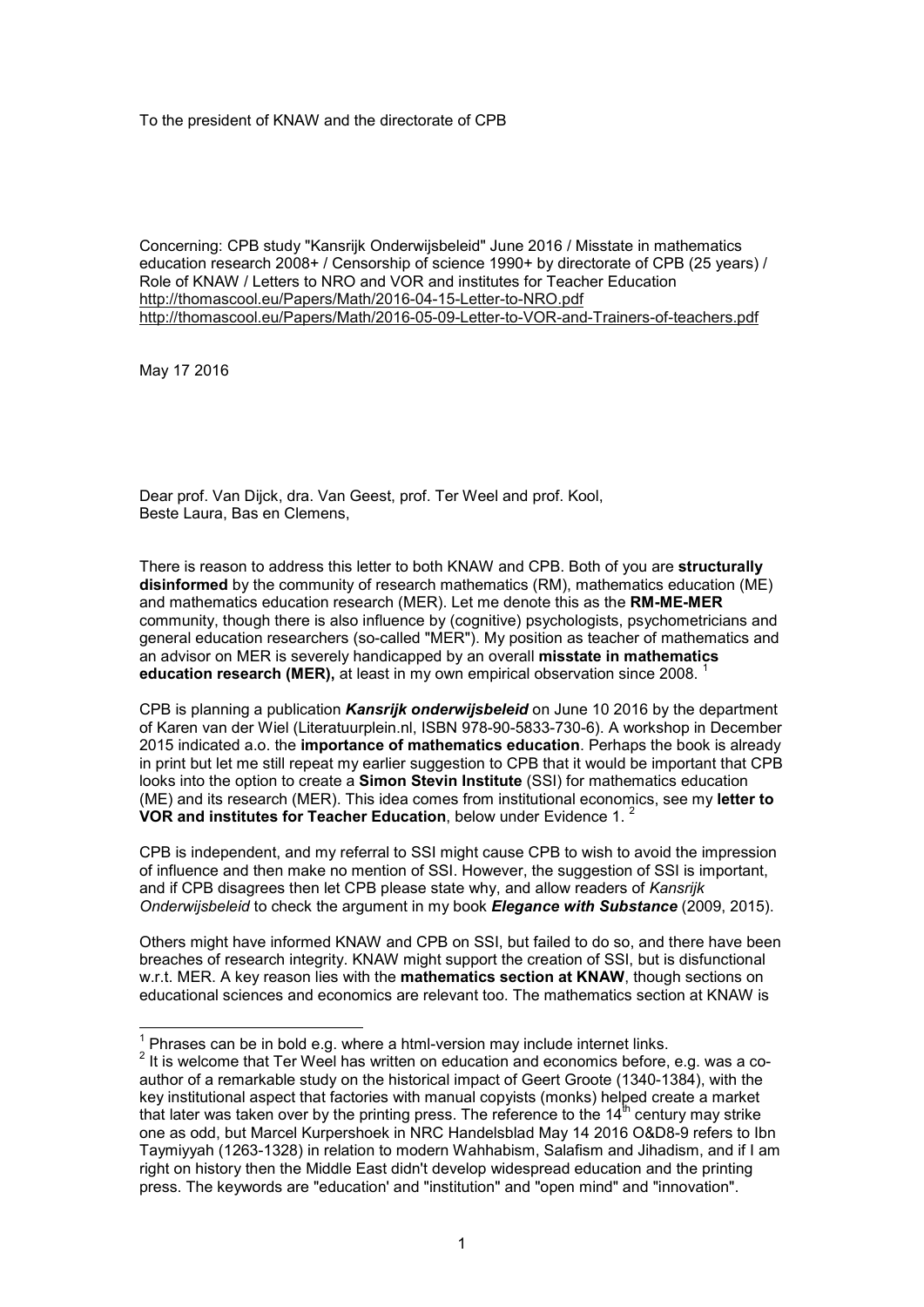qualified for research mathematics (RM) but they meddle in MER that they are **not qualified** for, see Evidence 3 below. Below I will discuss the **KNAW 2009 report** on arithmetic education, see Evidence 4 below.

The ALLEA / KNAW / LOWI **code of conduct on research integrity** in general:

- only applies for RM when they would fabricate, manipulate and/or plagiarize in their own field of RM,
- doesn't cover the cases when they meddle in other fields, like MER, while abusing their authority in RM.

Lobbying at Parliament w.r.t. policy on ME and MER might legally only be that, but one fears that members of Parliament still regard them as professors (which again is up to politics ?).

In November 2015 I asked former KNAW and ALLEA president prof. **Pieter Drenth** why ALLEA / KNAW / LOWI have such a narrow definition of research integrity and why they didn't embrace **Forum Theory** by A.D. de Groot. In his reply Drenth included an **ad hominem**, see Evidence 8 below. This is not only flabbergasting but also presents a conundrum how to deal with this. My suggestion is to treat it as a conceptual and practical **connection**.

Originally I wanted to focus this letter on education. There seemed to be no need to mention the other issue on censorship since 1990+ by the CPB-directorate that you already know about. Thus it was an option to insert such **connections** as sub-items w.r.t. education. However, both the two (main) issues and their connections better be identified as they are, in order that there is clarity and no confusion.

There are **two issues** in which KNAW and CPB are involved for which I explicitly advise an enquiry by Parliament. I presume that KNAW and CPB will want to provide Parliament with adequate information, even when Parliament doesn't explicitly ask that information: for Parliament may only know that it is interested once Parliament has that information.

- http://www.ipetitions.com/petition/PE\_werk\_CPB
- http://www.ipetitions.com/petition/tk-onderzoek-wiskundeonderwijs

It is useful to keep these two issues separate as much as possible, but, it appears that there are some connections, that not only require attention, but that might also be pivotal in both issues themselves. Apparently English has no good word for Dutch "misstand" ("a wrong", "abuse"), and thus I use "misstate".



**Connections** 

Connections between these two issues are, and let me also mention the union:

- The ALLEA / KNAW / LOWI code of conduct on research integrity is too narrow. https://boycottholland.wordpress.com/2015/11/26/allea-defines-research-integrity-toonarrow
- Related to this, but also with some own elements: There is not only censorship of science since 1990 by the directorate of CPB w.r.t. my analysis on unemployment and poverty, but there is also failure by KNAW to correct this since 1992, and there is further failure by KNAW w.r.t. the RM-ME-MER case. Independent factors create the code, not the other way around.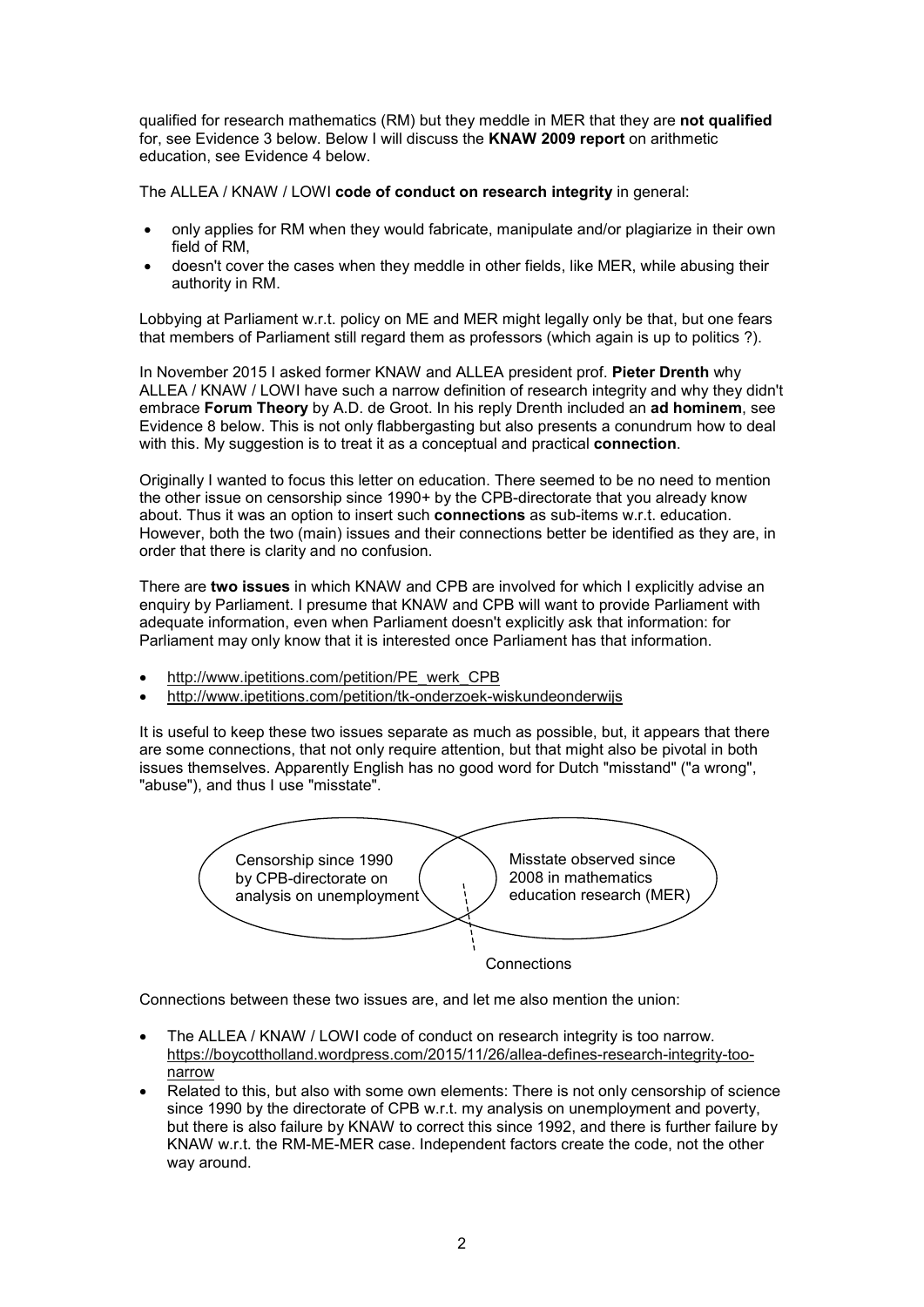- An education policy to increase employment prospects for low productivity workers may be frustrated by factors that remain obscured due to the 1990+ censorship of science by the CPB-directorate. Studies by education economists on rates of return on education are invalid when not properly accounting for this.
- As teacher of mathematics and mathematics education researcher: my work and person meet with maltreatment also because of the 1990+ censorship. Some discussants **explicitly use this censorship situation for an ad hominem argument,** and for others **it might be cause for neglect** though such impact is rather impossible to prove.
- Conversely, as econometrician and former CPB-researcher, also w.r.t. the protest against that censorship since 1990: would I have had proper treatment in the **RM-ME-MER** community, then the success in MER would have caused people to wonder about that censorship by the CPB-directorate. This development now is being blocked. The CPBdirectorate is not qualified for MER and cannot quite judge on this, but disfunctional KNAW is creating confusion on this.
- This means that Parliament will be disinformed about these connections.
- The Dutch economy and educational system cannot benefit from results from my work in both fields when bottlenecks arise, e.g. from such connections.

A leading question to understand this letter thus is (but see the detail points in the conclusion): Perhaps the CPB-directorate can adopt some policy to protect former employees from abuse related to former CPB-work, and inform those involved, including at KNAW and Pieter Drenth, to respect science and stop the ad hominems and answer questions ?

Probably one needs to look at these issues first from the angle of the two topics on content, and only subsequently from the angle of Forum Theory and then also with such connections. Let me first present evidence so that you can see the problems and then suggest a solution approach.

| (2) Evidence 2: Potential eye-opener on the teaching of the quadratic function (minimum<br>(6) Evidence 6: Parliament's investigation of the "rekentoets" on June 8 20169<br>(7) Evidence 7: Censorship and abuse of power in 1990+ by the CPB-directorate10<br>Appendix. Email exchange with J.K. Lenstra w.r.t. KNAW 2009……………………………………29 | (1) Evidence 1: Letter of 2016-05-09 to "Vereniging voor Onderwijs Research" (VOR) and |  |
|---------------------------------------------------------------------------------------------------------------------------------------------------------------------------------------------------------------------------------------------------------------------------------------------------------------------------------------------|----------------------------------------------------------------------------------------|--|
|                                                                                                                                                                                                                                                                                                                                             |                                                                                        |  |
|                                                                                                                                                                                                                                                                                                                                             |                                                                                        |  |
|                                                                                                                                                                                                                                                                                                                                             |                                                                                        |  |
|                                                                                                                                                                                                                                                                                                                                             |                                                                                        |  |
|                                                                                                                                                                                                                                                                                                                                             |                                                                                        |  |
|                                                                                                                                                                                                                                                                                                                                             |                                                                                        |  |
|                                                                                                                                                                                                                                                                                                                                             |                                                                                        |  |
|                                                                                                                                                                                                                                                                                                                                             |                                                                                        |  |
|                                                                                                                                                                                                                                                                                                                                             |                                                                                        |  |
|                                                                                                                                                                                                                                                                                                                                             |                                                                                        |  |
|                                                                                                                                                                                                                                                                                                                                             |                                                                                        |  |
|                                                                                                                                                                                                                                                                                                                                             |                                                                                        |  |
|                                                                                                                                                                                                                                                                                                                                             |                                                                                        |  |
|                                                                                                                                                                                                                                                                                                                                             |                                                                                        |  |
|                                                                                                                                                                                                                                                                                                                                             |                                                                                        |  |
|                                                                                                                                                                                                                                                                                                                                             |                                                                                        |  |
|                                                                                                                                                                                                                                                                                                                                             |                                                                                        |  |

# **(1) Evidence 1: Letter of 2016-05-09 to "Vereniging voor Onderwijs Research" (VOR) and Dutch institutes for Teacher Education**

The following link gives my letter to the Dutch association for education research (VOR) and institutes for Teacher Education. It may be a good exercise for the reader to draw a diagram and mark the blockages in the flow of information. KNAW and CPB will feature strongly as bottlenecks, whence it is a sensible thought to write this present letter to KNAW and CPB.

http://thomascool.eu/Papers/Math/2016-05-09-Letter-to-VOR-and-Trainers-of-teachers.pdf

This was my earlier letter to NWO / NRO / PROO: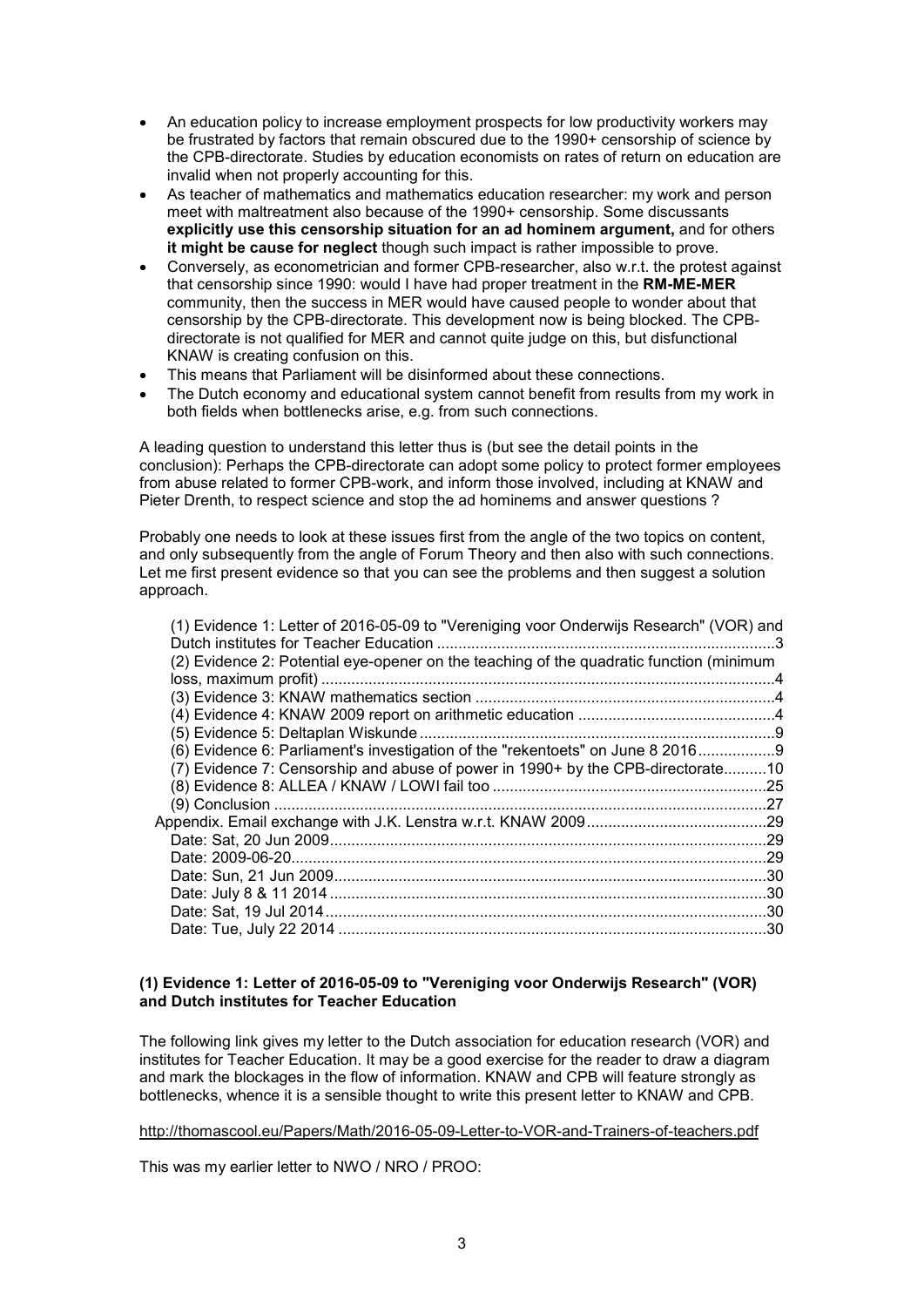# http://thomascool.eu/Papers/Math/2016-04-15-Letter-to-NRO.pdf

The discussion on education (-economics) can be shorter in this present letter because more has been explained in these other two letters. The information is part of this letter though.

# **(2) Evidence 2: Potential eye-opener on the teaching of the quadratic function (minimum loss, maximum profit)**

The paradigm shift in MER is illustrated by the didactics of the quadratic function.

The newsletter of Dutch teachers of mathematics: http://www.wiskundebrief.nl/738.htm#5

The discussion in English gives details:

- https://boycottholland.wordpress.com/2016/04/24/teaching-quadratic-functions-reengineered
- https://boycottholland.wordpress.com/2016/05/01/a-long-road-with-a-recipe

# **(3) Evidence 3: KNAW mathematics section**

Henk Broer is chairman and Jan Bergstra is secretary of the present KNAW mathematics section.

https://www.knaw.nl/nl/adviezen/adviesraden-enadviescommissies/organisaties/287/akademiaorganisation\_membersview

Supposedly their main focus is on research mathematics (RM) but apparently occasionally they also discuss MER or even have a conference on MER, like on June 30 2014. On occasion they make the category mistake of confusing **mathematics (abstraction)** with **MER (empirics)**. In the past I already informed KNAW of a collective breach in integrity and also that its own section was disfunctional.

- http://thomascool.eu/Papers/Math/2014-07-08-Colignatus-aan-KNAW-LOWI.html
- https://boycottholland.wordpress.com/2015/11/26/allea-defines-research-integrity-toonarrow

I haven't seen improvement. I cannot look into each individual's breach for there are too many (it is structural) and I better concentrate on what might be pivotal. Bergstra had a pivotal role and I provided him with documentation, but he rejected by diagnosis and even refused to discuss my analysis with an officer on integrity of science. Thus, this is the documentation w.r.t. Bergstra, anonymised as far as relevant.

http://thomascool.eu/Papers/Math/JB/Index.html

# **(4) Evidence 4: KNAW 2009 report on arithmetic education**

**(A)** This KNAW 2009 report deals with arithmetic education basically in primary education. A summary by KNAW of the KNAW 2009 report is in "Akademie Nieuws".

- https://www.knaw.nl/shared/resources/actueel/publicaties/pdf/advies-rekenonderwijs-opde-basisschool
- https://www.knaw.nl/shared/resources/actueel/Akademienieuws/pdf/AN110\_Rekenonder wijs.pdf

As teacher of mathematics I am not qualified to judge on primary education, and thus my observations have only limited value. However, some small criticism is relevant to mention, especially when it destroys major conclusions of the report.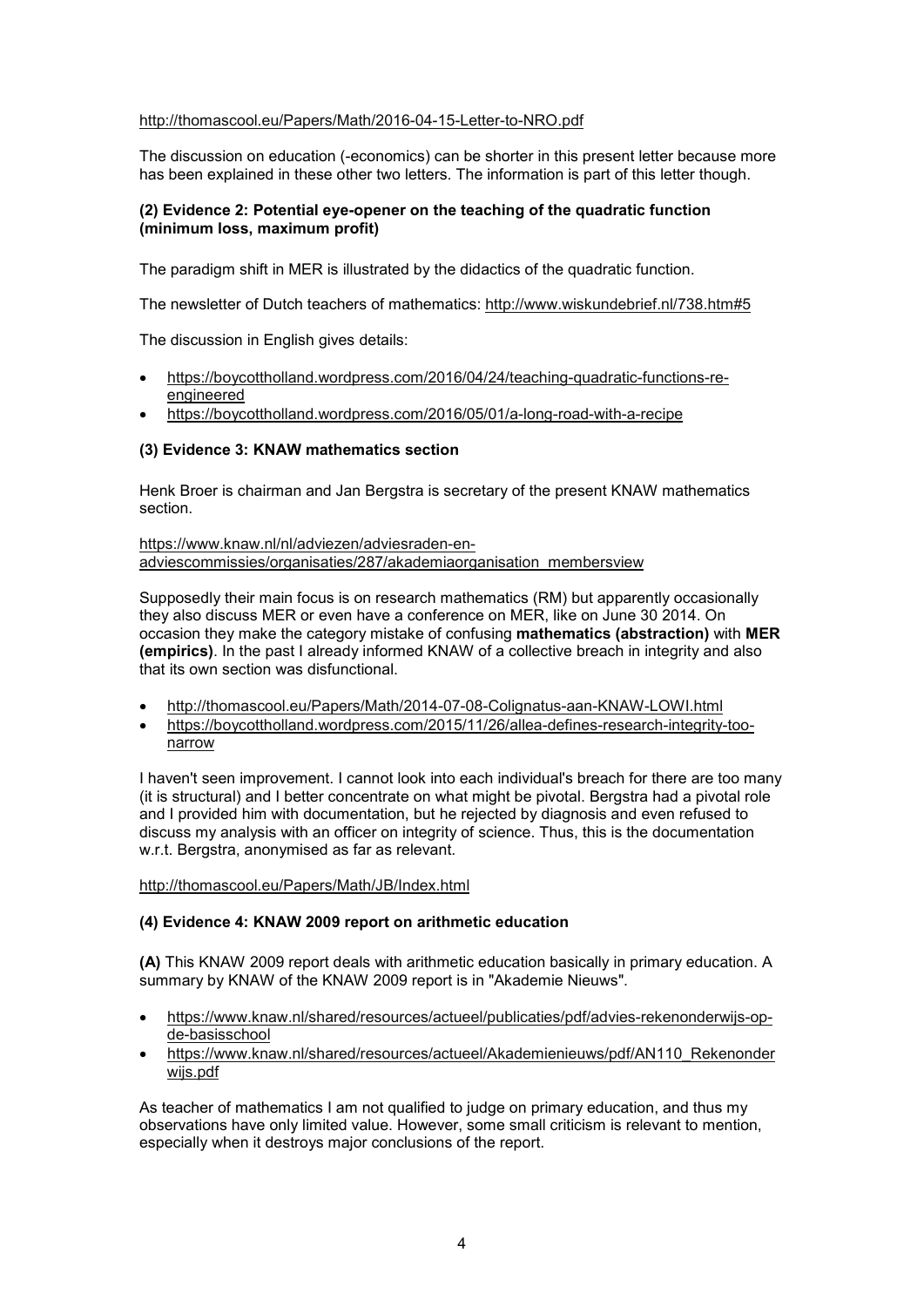Jan Karel Lenstra was chairman of the committee who wrote that report. In 2008 I had already presented my analysis in Dutch, with the conclusion that Parliament was advised to investigate ME and MER. In 2009 I published *Elegance with Substance* (EWS) (in 2015 a 2nd edition). I informed Lenstra about this, but he advised waiting for his report, after which we could talk "when desired". I duly waited and when I presented my criticism w.r.t. the report, he declined to answer.

- http://thomascool.eu/Thomas/Nederlands/Wetenschap/Artikelen/2008-04-17- WiskundeOnderwijs.pdf (see EWS for edited analysis on details of issues)
- http://thomascool.eu/Papers/Math/Index.html
- The **Appendix** contains an email exchange between me and Lenstra (he cc's to **Korbijn**).

**(B)** The KNAW report should rely on mathematics education research (MER). The input from MER was rather limited however, and apparently the committee lacked qualification to judge on MER. For example, observe that mathematician **Jan Karel Lenstra** has no qualification for ME or MER and should not have been appointed as chairman of this committee.

# **Arie Korbijn** (at KNAW) writes at: http://oai.cwi.nl/oai/asset/19551/19551D.pdf.

"Zoals je altijd hebt volgehouden had je geen enkel verstand van rekenonderwijs, en dat gold voor mij zeker net zo sterk. Twee voetballers in een team die allebei niet weten wat buitenspel is, moest dat nou geen sterrenteam worden?"

This issue is not only "not having knowledge". KNAW & Korbijn should have seen that, while Lenstra is a mathematician, he has no background in MER, which is an empirical science. Thus there is also the issue of **attitude and competence for empirical observation**.

Korbijn is an engineer, and supposedly more sensitive to empirics, but we are in need of an explanation how "empiricist" Korbijn can embark on a study without proper background himself and without apparently properly checking Lenstra's qualifications.

**(C)** For this letter there thus is a caveat on **Arie Korbijn**, as current executive secretary of the Council for Technical Sciences, Mathematical Sciences and Informatics, Physics and Astronomy and Chemistry of the KNAW.

Korbijn is secretary of above council since 2007, potentially checking on his own qualifications to participate as secretary of this KNAW 2009 committee on arithmetic education.

When KNAW discusses this letter internally, Korbijn might be involved because he is at said KNAW council. Let me refer to the notion of a "hostile witness". I don't know what to think about Korbijn at KNAW. I infer an incompetence w.r.t. MER, and expect that he would not be impartial to this present letter. But my impressions are tentative, and I might be wrong. Korbijn's role of "executive secretary" or "committee secretary" should not be confused with that of an author or committee chairman. A secretary might have various degrees of influence and responsibility. Outsiders can hardly judge this when there are few public statements by the secretary himself.

**(D)** Subsequently, Lenstra and his commission and secretarial staff Korbijn indeed showed that they were unable to spot the **empirical errors** that they put into their report. Education in arithmetic still suffers the consequences, with an unethical experiment on children. It is a breach of research integrity by Lenstra to refuse to reply to criticism.

- http://www.wiskundebrief.nl/721.htm#5
- See p3: http://thomascool.eu/Papers/AardigeGetallen/2016-04-10-kern-misstanden.pdf
- http://thomascool.eu/Papers/Math/2014-07-22-Aan-KNAW-LOWI-tav-Jan-Karel-Lenstra.html

**(E)** Lenstra and his commission and secretarial staff Korbijn concluded that "realistic mathematics education" (RME) by Freudenthal and Freudenthal Institute had been introduced in Dutch education **without correct research and empirical evidence**. Obviously, when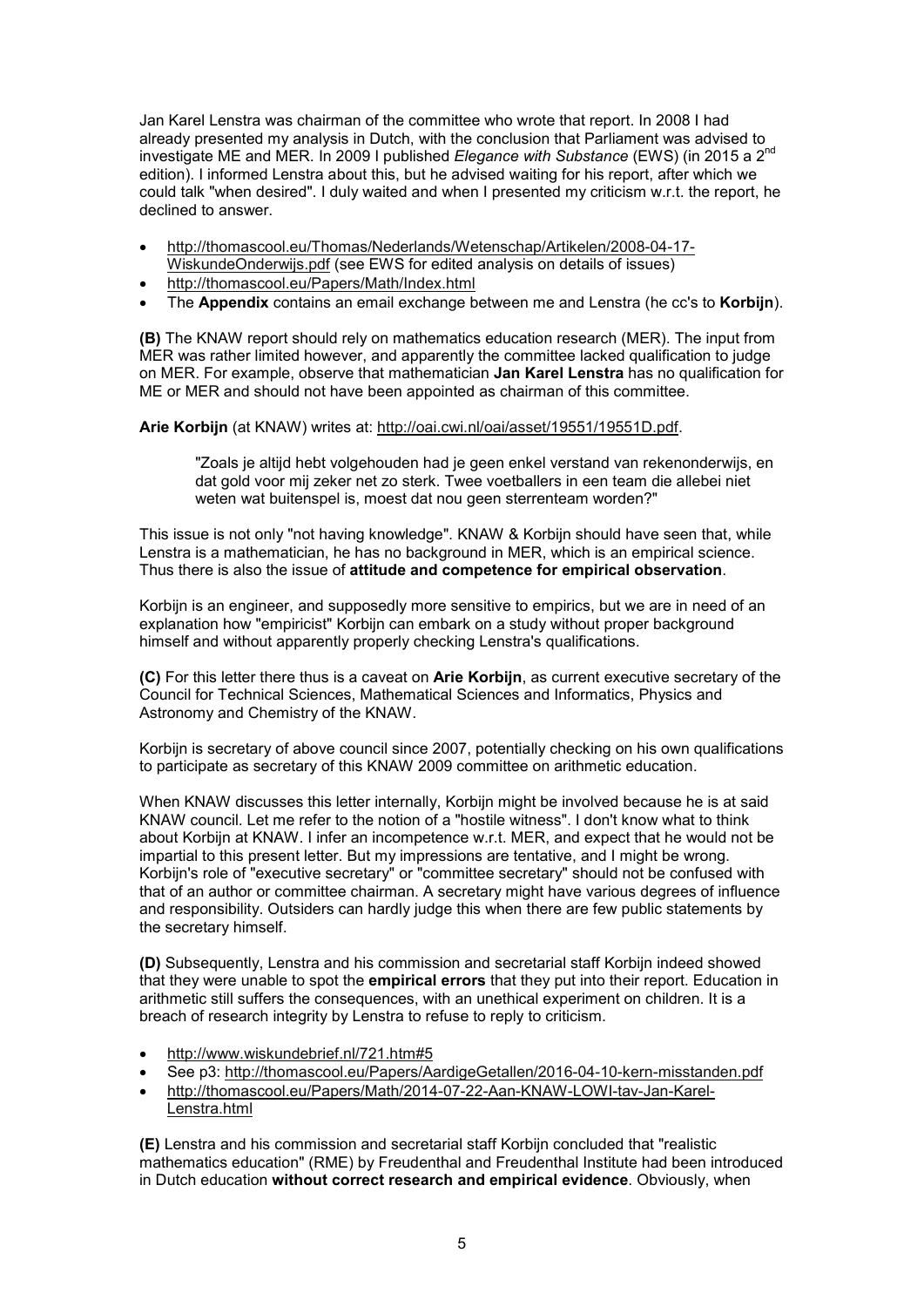Lenstra has no background in empirics then he cannot really check on the empirical status of RME. But in this case I agree.

- A scientist concludes that **RME thus is an ideology**, comparable to astrology or homeopathy.
- Freudenthal Institute should not be at an university.  $3$

However, these latter two conclusions aren't in the report. Freudenthal Institute still is at Utrecht University. Sectarians of RME still lobby for its ideology and poison scientific discussion by disinformation and manipulation. See the letters to VOR and NRO for more details.

**(F)** One error supports the other error, and creates an illusion of reason. Lenstra and his commission and secretarial staff Korbijn argued that RME was "as effective" as "traditional mathematics education" (TME). *Thus when ideology RME is as effective as TME then perhaps it isn't an ideology ?* But check the empirical errors in above document 2016-04-10 (p3) that this criterion of "effectiveness" is deficient, and check the observation on the unethical experiment on children.

**(G)** In the past, I took it as sufficient to point to deficiency of Lenstra w.r.t. MER (see my letter to VOR and others, or the letter to KNAW / LOWI of July 8 & 11 2014). For this present letter, let me say a bit more about all members of the committee that wrote the KNAW 2009 report.

Science decides on **content,** the Dutch polder model looks for **pacification.** See above Akademie Nieuws that the committee intended to be a judge in the math war on arithmetic education.

"De commissie-Lenstra moest vorig jaar het pleit beslechten tussen twee kampen in het rekenonderwijs." (Scienc reporter Bennie Mols, Akademie Nieuws July 2011, p3)

Discussing this math war in Holland, Raf Feys en Pieter van Biervliet (2008) sketch:

"Als reactie op de kritiek op het FI stellen de Freudenthalers zich eerder defensief op. Ze pakken niet langer uit met de vele zegeningen van hun realistische aanpak, maar de kritiek wordt geridiculiseerd en/of afgewezen (....). In het redactioneel van 'Volgens Bartjens' van januari 2008 fulmineerde ook hoofdredactrice Marjolein Kool tegen de critici, maar ze gaf wel toe dat er veel te weinig aandacht is voor inoefenen en parate kennis. Zonder voldoende parate kennis kan een leerling ook moeilijk nieuwe inzichten verwerven en problemen oplossen." (p4, first column, http://www.onderwijskrant.be/kranten/ok146.pdf)

With **non-MER** Lenstra as chairman, the report is an effort at KNAW at pacification of the math war in Holland on arithmetic education, rather than an effort for designing the discerning experiment that would settle the issue on content. (a) Members Kool and Noteboom likely represent the "realistic mathematics education" (RME) ideology (no science). (b) Bijl, Lenstra and Tijdeman represent the more traditional mathematicians at university (RM and not MER). (c) Psychometrician Van Putten and education researcher Verschaffel provide cognitive models and empirical data from past research to allow this pacification between these sides.

**(H)** As far as I can determine, Van Putten and Verschaffel did not study didactics of mathematics, though they did research that touch on MER. This is a bit more complicated to determine, also because of the math war confusions. Verschaffel showed interest in MER but a major contact for him was Freudenthal Institute, and their ideology instead of MER might have wrong-footed him. Again, see my letter to VOR and others. Neither Van Putten nor Verschaffel have responded to questions of mine.

 3 Interestingly, when the precursor of Freudenthal Institute IOWO was cut down, with 40 coworkers losing their jobs, these people dispersed over Holland, and started to preach the gospel of "realistic mathematics education" (RME), http://www.aob.nl/default.aspx?id=272&article=3328&q=&m=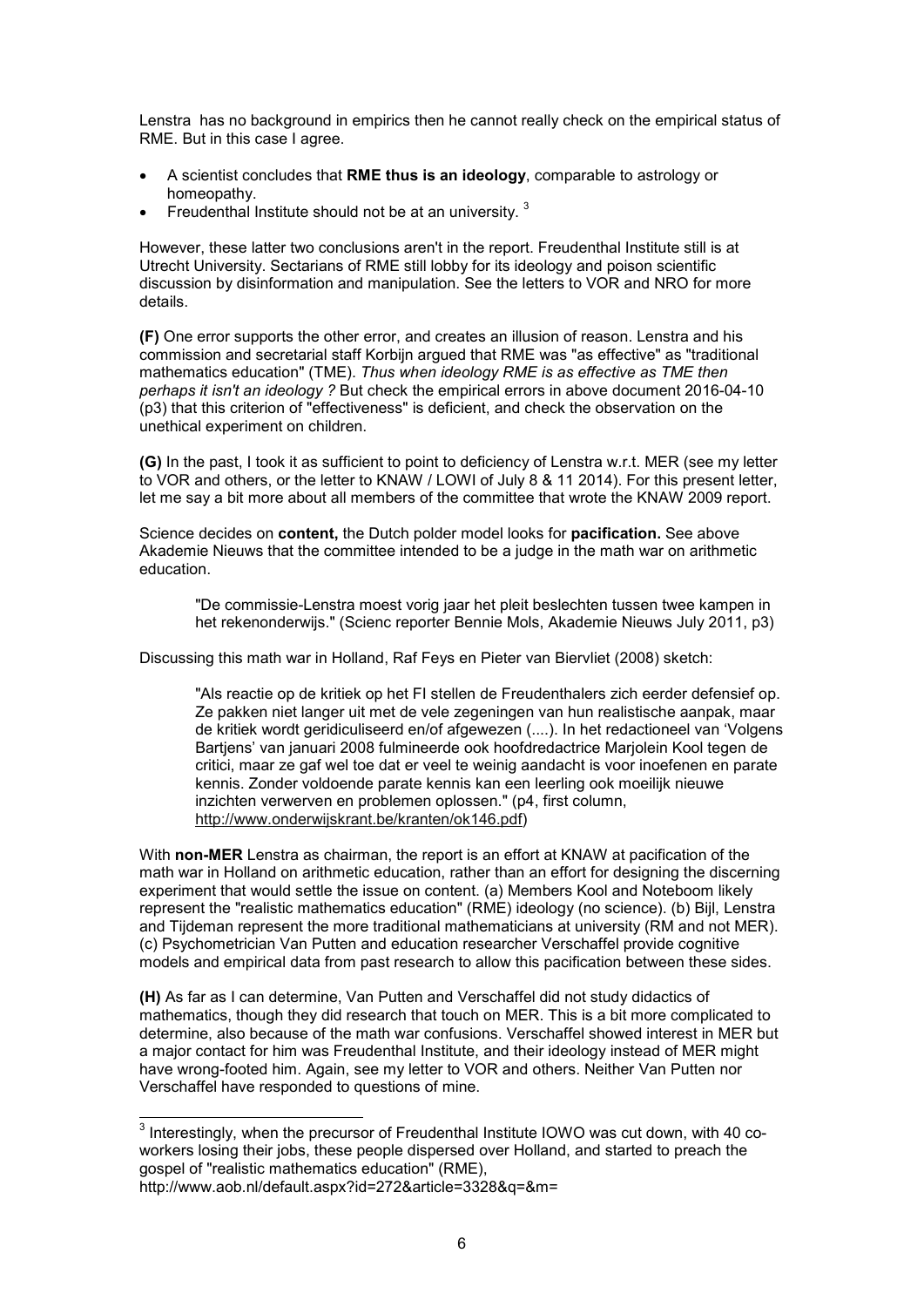Marian Hickendorff was Ph.D. student of Van Putten in 2009, and assistant for the KNAW 2009 committee. Her thesis partly on the subject of 2011 was awarded with cum laude. In 2014 Hickendorff answered one question of mine, stating that she keeps at distance from didactics of mathematics, which means that she doesn't really study what she claims to study. The term algebra doesn't occur in Hickendorff's thesis, while it is relevant for her topic.

- http://thomascool.eu/Papers/AardigeGetallen/2016-02-10-Basisprobleem-in-pedagogieonderwijs-en-didactiek-van-wiskunde.pdf
- See p11 here: http://thomascool.eu/Papers/AardigeGetallen/2016-01-31-Enkele-emailsrekentoets-psychometrie.pdf

If Van Putten had studied MER he likely would have alerted his Ph.D. student Hickendorff about doing so too. It appears that Lieven Verschaffel is also in the Ph.D. committee, that awarded Hickendorff's thesis in psychometrics with a cum laude. If Verschaffel had been aware of the importance of MER, he might have asked the same.

**(I)** I have been puzzled for a while by the question what to think about Verschaffel's scientific qualification. As said, I have no qualification for primary education, and Verschaffel's work is much in that area. In this interesting lecture (2013) he explicitly had been invited for mathematics education: http://didaktik-der-mathematik.de/pdf/gdm-mitteilungen-94.pdf Thus, while Verschaffel allows that the KNAW 2009 report contains these two fundamental errors (adding detail one can count three), this would not be lack of qualification but only blindness or incompetence at the execution ?

For me, the coin dropped when I noted Verschaffel repeating the conclusion on the importance of the teacher on "pedagogical content knowledge" (PCK). This conclusion on PCK is fairly okay, but the problem posed by KNAW 2009 was the clash between RME and TME, and the solution of this requires knowledge of MER. Thus, indeed, Verschaffel is true to his background in "education studies" (apart from the KNAW objective at pacification).

- When mathematics education is discussed then he has a probably somewhat vaguer idea than in applied mathematics of what the mathematics content is. He tends to accept this content uncritically (he might ask mathematicians), and his focus remains on ways of education. Verschaffel regards Hans Freudenthal (1905-1990) as part of MER but lacks the qualification to diagnose that Freudenthal is a RM who invents so-called "MER".
- This differs from MER, that first spends time to define the mathematical content (from micro topic to whole curriculum), and then wonders whether it can be taught and if so how, by means of empirical research (evidence based education). MER will also approach students as unbiased as possible and try to determine what they could master starting from their position, yet, MER will have in mind what mathematics would be useful to teach (perhaps a bias), and take this as the yardstick.

For example, a mathematics teacher might ask a student to prove the Pythagorean Theorem, and the student may reply that he or she uses the Euclidean definition of distance, whence the PT is true by definition. Verschaffel might be lost. In MER, the design is such that the teacher has the flexibility then to ask for something else to prove, like the triangle inequality, since the objective of the lesson is to look at proving theorems and develop the notion of proof (and not just to prove the PT, which is nice to know but derives its value from that it can be proven or taken as definition). This approach of MER starts with mathematics in mind, and thus can also be critical of what is called "mathematics" but is not really so (e.g. school mathematics).

Hence, Verschaffel would have been a welcome addition to this KNAW committee had there been others who were qualified for MER, but he cannot make up for their absence. This diagnosis can be confirmed by another piece of evidence provided by Ben Wilbrink (important again) who refers to Verschaffel's lecture in 1996 at the (re-) opening of Freudenthal Institute as the "Expertisecentrum reken-wiskunde-onderwijs": http://www.fi.uu.nl/publicaties/literatuur/6911.pdf http://benwilbrink.nl/projecten/wetenschapsopvatting.htm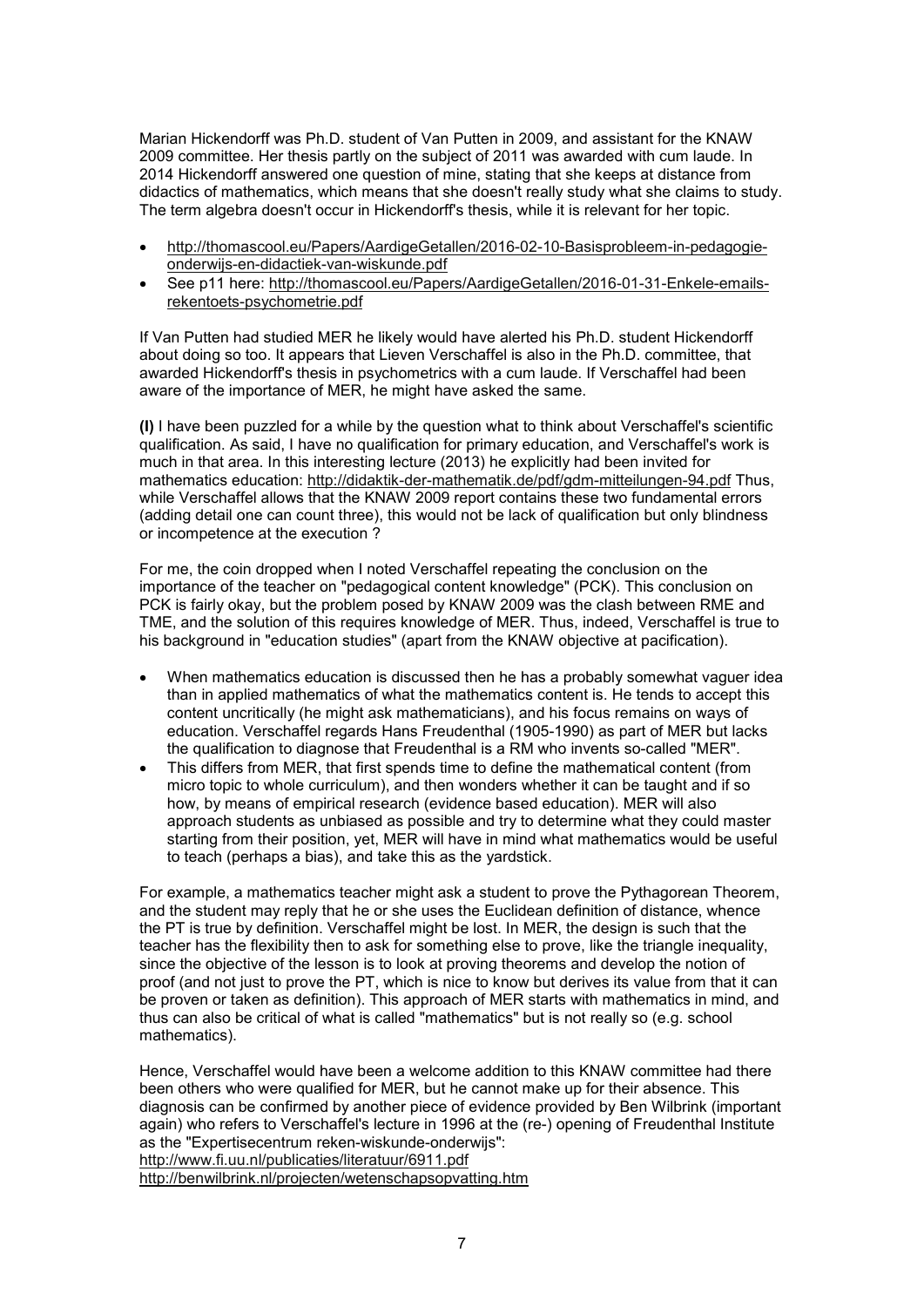Verschaffel: "Ik ben er fier op dat ik ook reeds 'in tempore non suspectu' - dat wil zeggen voor het Freudenthal instituut nationaal en internationaal als expertisecentrum werd erkend - mijn waardering voor het werk van het Freudenthal instituut nooit onder stoelen of banken heb gestoken. Anderzijds heb ik natuurlijk ook bepaalde onvolkomenheden vastgesteld in en bepaalde vragen gesteld bij het werk dat hier de voorbije jaren heeft plaatsgevonden." (1996, p44, left column)

Wilbrink: "Dit is een tijdsdocument. Het zou mij verbazen wanneer Verschaffel nu, vijftien jaar later, nog steeds zo'n feestrede voor het Freudenthal-Instituut zou willen afsteken, met alleen op het eind enkele voorzichtige vraagtekens bij theorie en onderzoek van het FI." (undated comment)

KNAW 2009, also written by Verschaffel, was critical about the introduction or RME.

**(J)** For completeness, the committee was, with some links that I could find:

- Hester Bijl: MSc mathematics, MA English, Ph.D. computational fluid dynamics, TU Delft, https://www.linkedin.com/in/hester-bijl-4497a44
- Marjolein Kool: ideologue, 2<sup>nd</sup> degree teacher of mathematics, MA Dutch, Ph.D. on Dutch texts of 15<sup>th</sup> and 16<sup>th</sup> century on arithmetic, 1992-2011 PABO Hogeschool Domstad, 1999-2009 chief editor of "Volgens Bartjens", some periods at Freudenthal Institute, now Lectoraat "Gecijferdheid" (a term from RME ideology), limited research on actual didactics, and indeed only one reference in the report itself (p92), http://www.onderzoek.hu.nl/onderzoekers/marjolein-kool https://www.researchgate.net/profile/Marjolein\_Kool/publications http://benwilbrink.nl/projecten/matheducation.dutch.htm
- Jan Karel Lenstra: research mathematician, CWI & TUE, https://www.cwi.nl/people/275
- Anneke Noteboom: ideologue, in 1997-2001 involved in the Freudenthal Institute TAL project, SLO, apparently no cv or list of publications on the internet, http://rekenenwiskunde.slo.nl/onze-experts/anneke-noteboom https://www.sensepublishers.com/media/161-children-learn-mathematics.pdf
- Kees van Putten: psychologist, Leiden, https://www.universiteitleiden.nl/en/staffmembers/1/kees-van-putten
- Rob Tijdeman: research mathematician, Leiden, http://www.math.leidenuniv.nl/~tijdeman
- Lieven Verschaffel: education research, also with interest in "early math", Leuven, https://perswww.kuleuven.be/~u0004575/CV.htm
- with assistance provided by Marian Hickendorff, then Ph. D. student in psychometrics, https://www.universiteitleiden.nl/en/staffmembers/marian-hickendorff
- and secretary was ir. **Arie Korbijn** at KNAW https://www.linkedin.com/in/arie-korbijn-8703903

At BON "mark79" http://www.beteronderwijsnederland.nl/content/knaw-commissie-rekenen

"Nu ben ik de ledenlijst van de commissie en de ledenlijst van de KNAW langsgegaan.

Hester Bijl is lid van de jonge akademie. Marjolein Kool is geen lid van de KNAW. Jan Karel Lenstra is geen lid van de KNAW (zijn broer is dat wel en Jan Karel zit wel al in een andere KNAW raad al is hij geen lid van de KNAW). Anneke Noteboom is geen lid van de KNAW. Kees van Putten is geen lid van de KNAW. Rob Tijdeman is rustend lid van de KNAW. Lieven Verschaffel is geen lid van de KNAW. Van de 7 is er dus 1 rustend lid, 1 jong lid en 1 is weliswaar geen lid maar zou je kunnen zeggen komt wel uit de eigen gelederen van de KNAW. En die 3 zijn de 3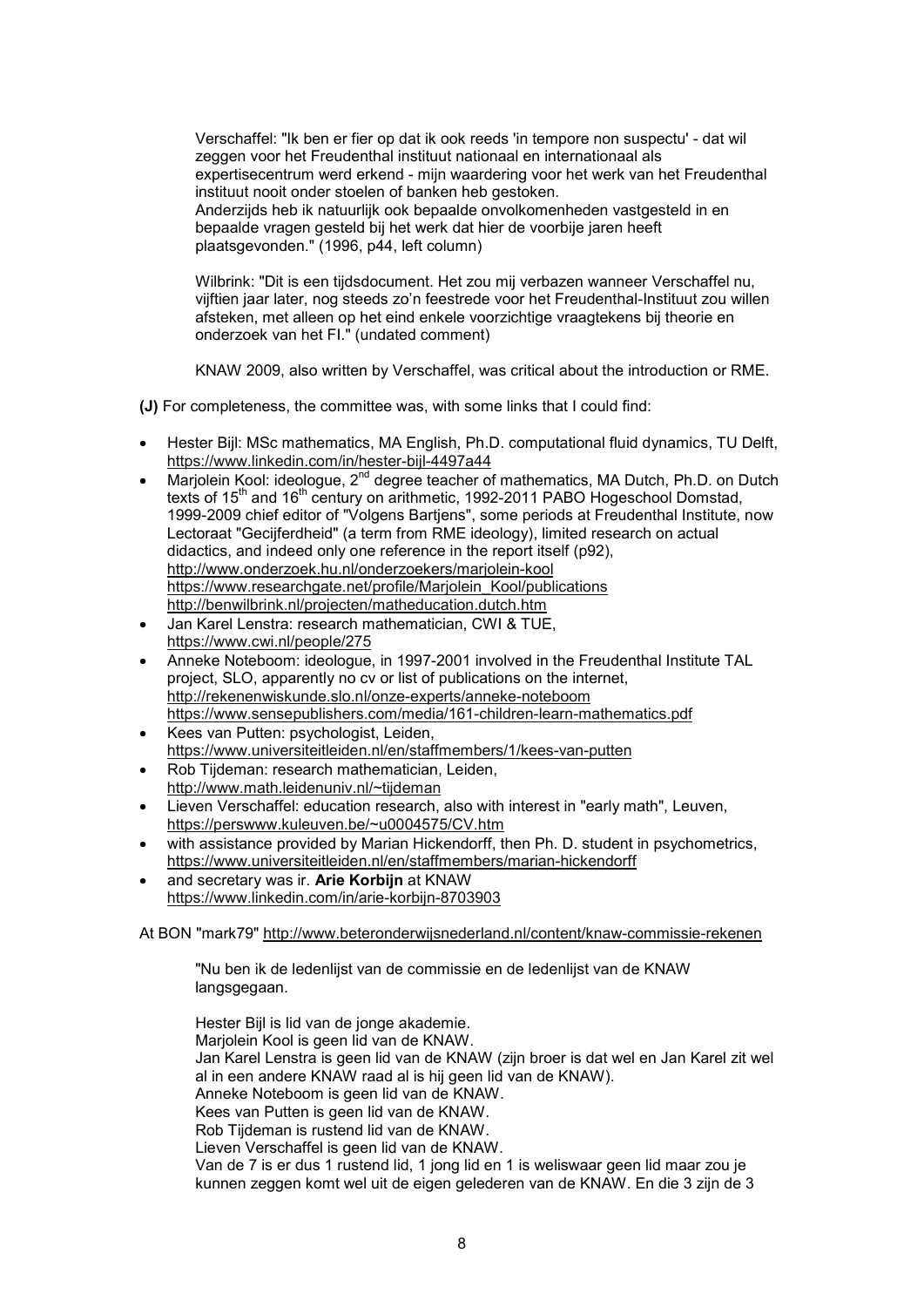wiskundigen. De 4 niet-wiskundigen (Kool, Noteboom, Van Putten, Verschaffel) hebben lijkt het geen eerdere connectie met de KNAW."

**(K)** Given the lack of qualification and the resulting errors, KNAW should retract this report. It better remain on the website for historical reference, but the PDF should be marked as withdrawn. To judge on the retraction, it suffices to observe that no author has a background in MER. One might be distracted by a superficial glance, but then look closer. It will be somewhat a pity that Retraction Watch might not worry about such a report in Dutch.

#### http://retractionwatch.com

**(L) Korbijn at KNAW** is now in the position not only that he must explain these errors in the report but also that there has been **no response** by KNAW or Lenstra cs. to criticism on this since at least 2014 when I reported on the collective breach on integrity.

Korbijn should give a public explanation. Till I have been able to judge on this I can no longer give Korbijn the benefit of the doubt. I hope you agree or present evidence to the contrary. My request to KNAW is that you focus, without interference by him, on stopping this experiment on children by a discerning test. My other request is that you focus also on the structural solution by means of the creation of SSI.

# **(5) Evidence 5: Deltaplan Wiskunde**

There is the "Platform Wiskunde Nederland" (PWN). This is a non-scientific lobbying group. They collaborated with NWO and presented a "Deltaplan Wiskunde" to the minister of Education. Hopefully KNAW and CPB are able to check and warn the minister.

http://thomascool.eu/Papers/AardigeGetallen/2016-03-22-Minister-krijgt-een-misleidend-Deltaplan-Wiskunde.pdf

# **(6) Evidence 6: Parliament's investigation of the "rekentoets" on June 8 2016**

On June 8 2016, Dutch Parliament will discuss the "rekentoets" level 3F of 2015, i.e. the test on "fundamental" competence in arithmetic in highschool. The test itself was introduced by politics in 2010 without proper checking in the ME-MER community. The committee that developed the test also mentioned a target level 3S above 3F ("streefniveau" above "fundamental"). Victor Schmidt at SLO "interpreted" that only 3F was "required".

- http://www.wiskundebrief.nl/738.htm#2
- http://www.taalenrekenen.nl/ref\_niveaus\_rekenen/uitwerkingen/uitgelegd/
- https://staff.science.uva.nl/j.vandecraats/Mails\_aan\_Victor.pdf
- http://thomascool.eu/Papers/AardigeGetallen/2016-03-09-Visie-NVVW-bestuur-op-derekentoets-klopt-niet.pdf
- Parliamentarian and **mathematics teacher** and school board chairman Paul van Meenen is also member of D66 and should explain to his party that its "crown jewels" on "democracy" of district voting, direct elections of prime minister and mayors, and referenda have been based upon populism by Hans van Mierlo et al. in 1966 and not upon science, and thus aren't "democratic" at all, see http://thomascool.eu/Thomas/Nederlands/Wetenschap/Artikelen/2013-02-14- PasOpMetWiskundeOverVerkiezingen.html Van Meenen should also know that the CPB-directorate censored my paper on Arrow's Theorem that I later developed into the book *Voting Theory for Democracy* (VTFD). http://thomascool.eu/Papers/VTFD/Index.html

Potentially the event on June 8 will be a circus, but if it coalesces into some kind of consensus, then it is not impossible that this consensus is based upon confusion, based upon the structural disinformation provided by the RM-ME-MER community.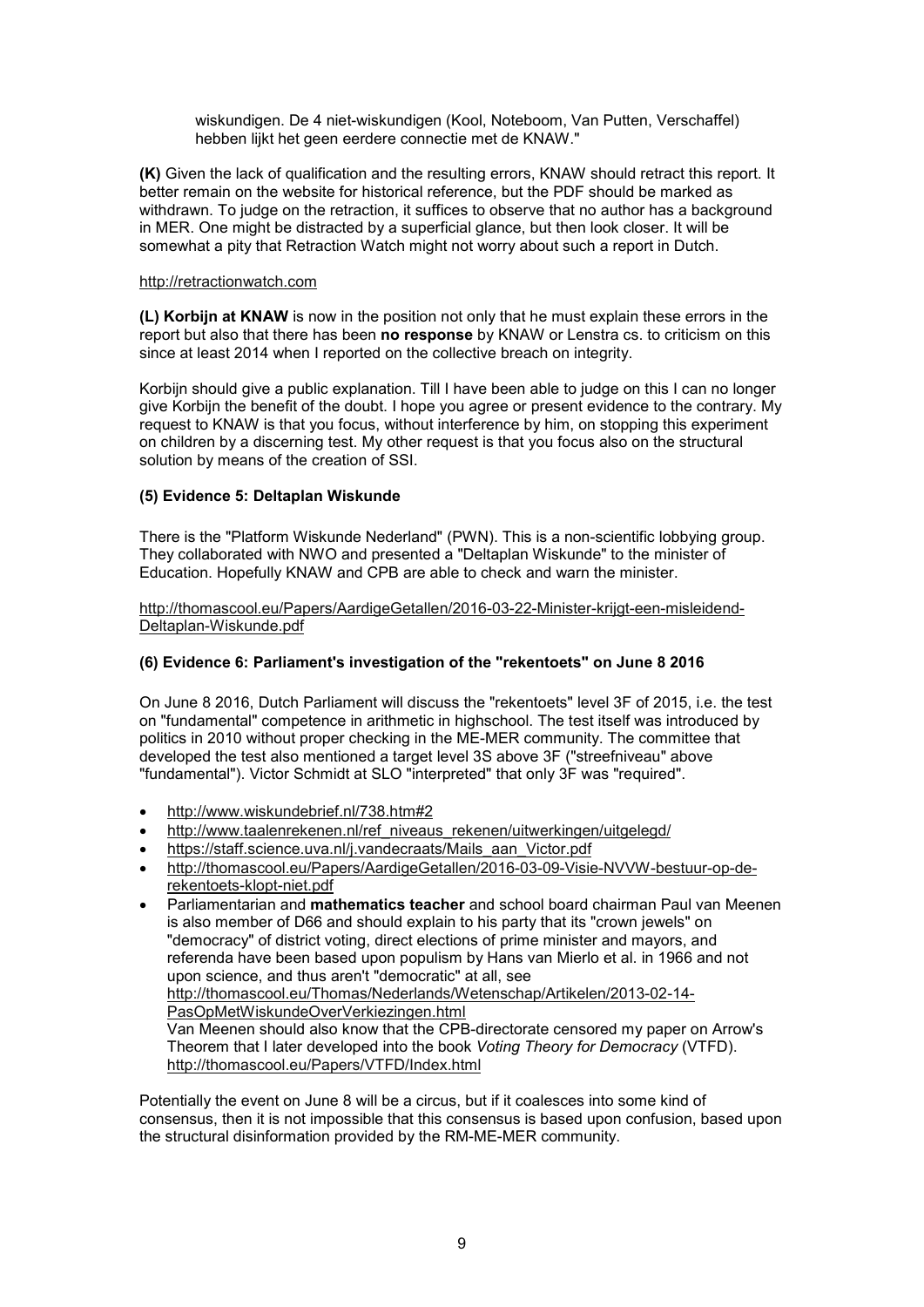# **(7) Evidence 7: Censorship and abuse of power in 1990+ by the CPB-directorate**

As said, it is only after I observed the **connections** that I decided that proper treatment of MER (i.e. the current misstate and structural disinformation and the resolution via Simon Stevin Institute) also requires attention in this letter for the censorship by the CPB-directorate. This should rather not be in an Appendix. Some readers are new to this topic (CPB-directors have heard about it but haven't studied it ?), but overall it is better to discuss it as a main issue, from which the connections follow.

The situation in 2016 reminds of the "Global Crisis" scenario in *Scanning the Future,* the CPB long term study 1990-2015, for which study I made the first "technical path" in 1989. My analysis on unemployment and poverty is also relevant for the economic crisis 2007+, the European disarray, the refugee issue, the Brexit referendum, and such, like also the upcoming elections in the USA 2016 and Holland 2017.

For the future, **an end to the censorship of science by the CPB-directorate** remains of key importance. If the CPB-directorate doesn't end this itself, at least it should encourage **civilised behaviour and respect for science in Holland**, whence Dutch people themselves will conclude that the censorship must be ended. In the mean time I advise a boycott of Holland till the issue is resolved.

Of key importance is to understand this: When a discussion of the case and my analysis causes an **inkling of interest** with someone, so that one wants to read some texts, and perhaps actually starts reading some (even at CPB the internal memo's written at CPB in 1989-1991 that were blocked from discussion and process towards publication), then this interest must be recognised for what it is, namely **evidence for the need to lift the censorship**. When there is any inkling of interest "why would a former CPB-researcher during 25 years insist on the importance of this analysis" then this should be translated into an admission that the censorshp should be lifted, instead of killing that interest by assuming that "it was censored by a former CPB-directorate, and though those may not be infallible, the analysis *therefor* cannot be relevant". One should not presume that my texts have been written with proper scientific freedom. This also holds for later texts affected by that censorship. Studying them without allowing me the freedom to answer questions (and explain what might not immediately be understood, including my own degree of fallibility), would be to partake in the process of censorship. Any inkling of interest should be translated into the clear and unrestrained admission that the censorship should be resolved.

A tricky statement is: Discussion with me on this should be under the condition that the censorship has been resolved. A lawyer might turn this into the conclusion that one cannot speak with me. For scientists it would be obvious that there is no level playing field. I am writing this letter under the burden of a quarter century of censorship and abuse, and one must have a distorted view of sorts to read this letter without not first wanting to resolve the censorship.

**(A)** Köbben & Segers wrote for NVMC in 1994:

"(...) het feit dat [Cool] ertoe overging kritiek uit te oefenen op de werkwijze van het CPB. Het lijkt er vooralsnog op dat hij onvoldoende ruimte heeft gekregen voor zodanige kritiek."

#### http://thomascool.eu/Thomas/Nederlands/TPnCPB/NVMC/Verslag.html

**Thus there is censorship of science.** My protest was already clear (and why not believe me in the first place ?) but it is nice to see the confirmation by others. The administrative court allowed the CPB-directorate to proceed, but this court didn't apply rules of science. My job description was "scientific co-worker" with a task for research and publishing but the statute for state officials apparently doesn't respect science. The CPB-directorate might hold that it has to respect the law under which CPB operates, but, the mission of the CPB is to be scientific (see the Parliamentarian discussion on its creation) and when there are breaches then the directorate must report on this, also w.r.t. former directorates. The directorate should be horrified when the administrative court doesn't protect against censorship. The law has *ne*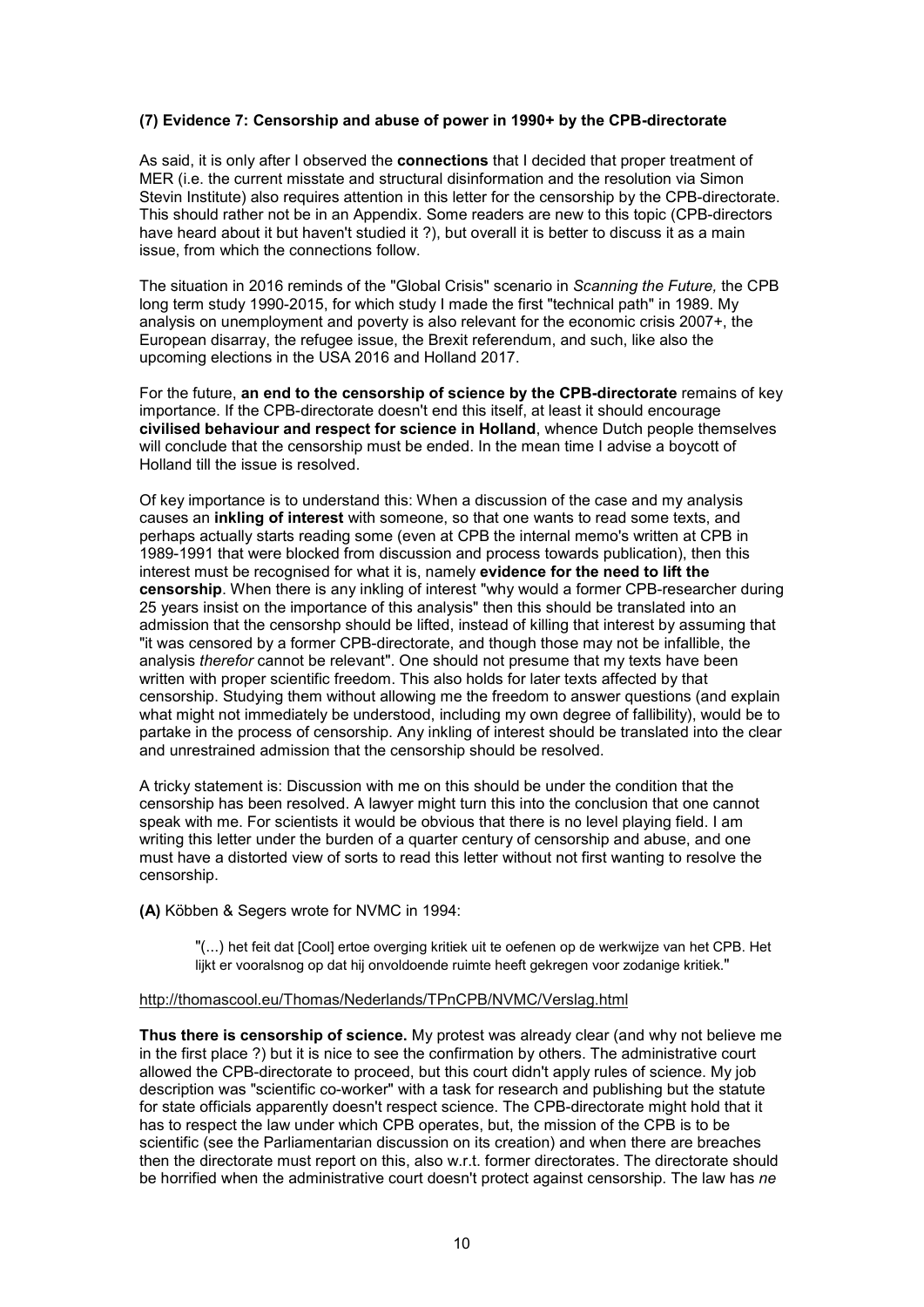*bis idem* such that the same issue cannot be submitted again, but science is different, and censorship is *on trial* all the time.

There is not only the continued censorship since 1990 but also the neglect of other evidence from **the period after my dismissal**:

- DRGTPE *background papers*, Magnana Mu Publishing & Research 1992, provided a reduced form analysis with theorem and proof that showed that my analysis was valid for the OECD area. This collection of papers was reworked into a book DRGTPE (2000, 2005, 2011), http://thomascool.eu/Papers/Drgtpe/Index.html For the methodology, see DRGTPE and recently https://boycottholland.wordpress.com/2015/11/24/a-generaltheory-of-knowledge
- The Netherlands Antilles appear to have a similar structure of taxation and social security as in The Netherlands, and this generates similar unemployment and poverty, see PENAFC, http://thomascool.eu/Papers/PENAFC/Index.html
- The economic crisis 2007+ **confirms my analysis** too. The period 1990+ is an **empirical experiment** that confirms my analysis. The current CPB-directorate should look back at the period 1990-2007, and observe that Holland had a period with relatively low unemployment, whence it might have seemed to the world as if policy was doing fine and that my analysis on unemployment and poverty was irrelevant. However, check my analysis. The 1990-2007 situation was created by a wage restraint policy ("loonmatigingsbeleid") that kept exports high and caused deficits in other countries. Germany did the same. The euro-crisis exposed the debts of Southern Europe. Thus the **seeming success of Holland in 1990-2007 was based upon incorrect policy,** and again based upon censorship and incorrect analysis by CPB-directorate. http://voxeu.org/debates/commentaries/current-economic-crisis-solution-lies-buried-andobscured-mass-false-theory

My analysis on unemployment and poverty is of key importance, and I explicitly present it as a sequel to Keynes's *General Theory.* Though see also McCracken.

#### https://boycottholland.wordpress.com/2014/10/26/thomas-robert-malthus-visiting-maastricht

Economic scientists should look at empirical facts. My theory and analysis is falsifiable but hasn't been falsified. Also for physics **confirmation is relevant**, see apparently the Higgs boson (but I cannot judge on this).

In 1990-1991 my analysis concentrated on the structural case (parameters) of Holland, as an example for the OECD (though see the summary of the 1990 paper). For Holland, the approach with structural parameters links up to the need for a model exercise (that the directorate however blocked). The notion that this could be generalised in a more fundamental analysis was already in my mind, but not on paper, and might have been mentioned in internal presentation (that however was blocked by the directorate) (while the censorship also required attention).

After the dismissal the development of the Dutch case was less relevant since there was less scope for a model exercise, and thus a 1992 paper developed that earlier notion into the generalised model for the reduced form, thus working out a methodology (philosophy of science) that allows in this case to draw conclusions for the OECD.

- See DRGTPE for this "definition & reality methodology".
- http://econpapers.repec.org/paper/wpawuwpgt/0501003.htm
- https://boycottholland.wordpress.com/2015/11/24/a-general-theory-of-knowledge
- https://boycottholland.wordpress.com/2015/09/08/pierre-van-hiele-and-epistemology

Compare with Einstein on the theory of relativity and the curvature of space. I haven't quite studied this, but I understand the following about methodology. In the 1900s physicists lost much time on discussing the "aether", that would fill the void and affect motion (see also on "horror vacui"). This discussion led to nowhere, whence leading physicists stopped this discussion and concentrated on measurements. If something was empirical then it could be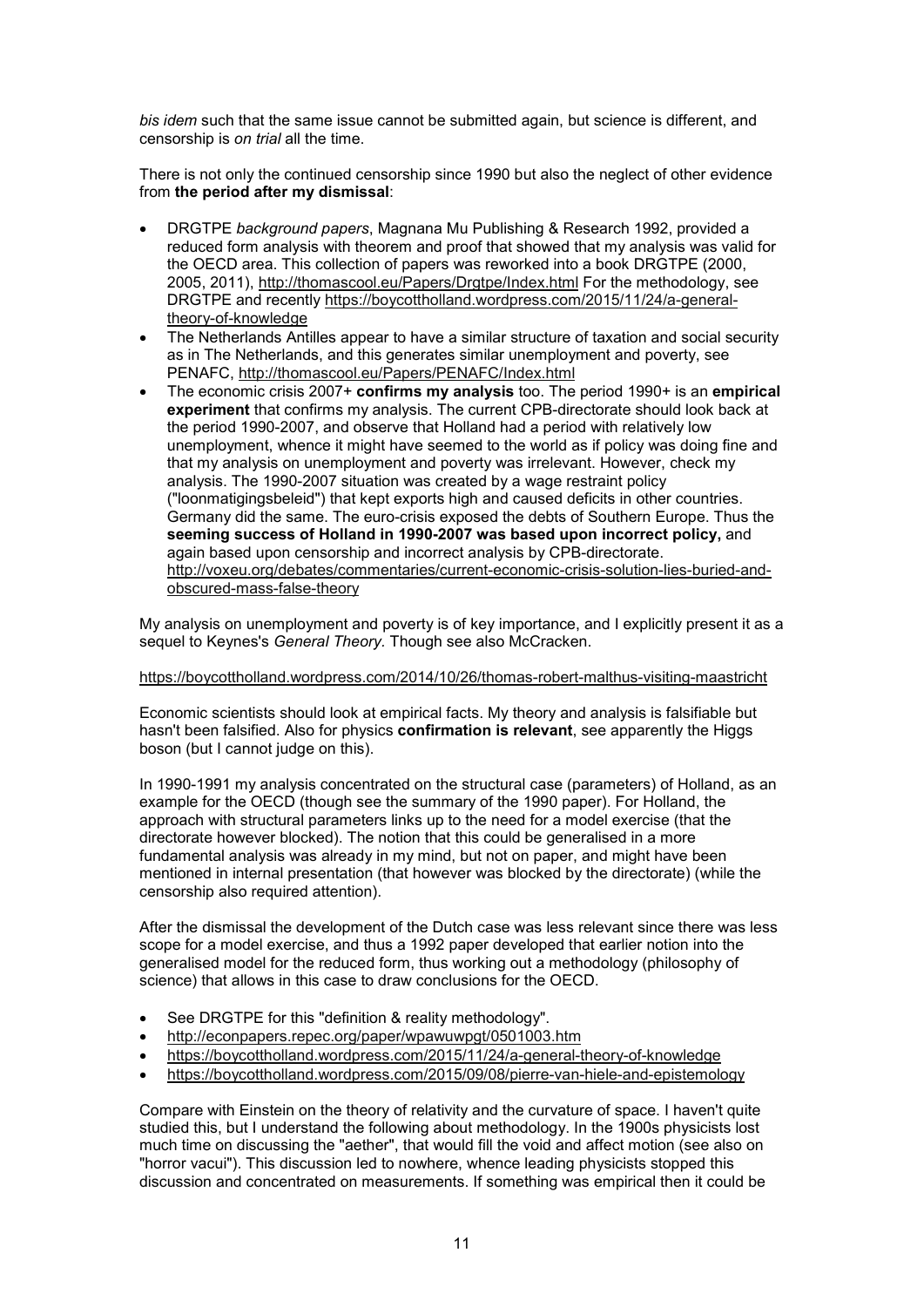measured. When Einstein noted that measurement with or on light was affected by the speed of light, he took the measured outcomes as empirical reality, which causes the conclusion that one must say that space is curved (Lorentz transformation). Einstein thus rejected the Euclidean distance measure for physical space. I would rather say that the fixed speed of light causes measurement errors. The length of an object doesn't change but it only seems different, because the method of measurement has inherent deficiencies. Our conceptual notion of space has already been defined by Euclidean space, and we are not at liberty to change this notion, for we would not know what "space" would mean otherwise. I can imagine a sphere with triangles with the sum of the angles different from a half turn, yet, this image is in 3D Euclidean space. Obviously, I am at risk mentioning this view, because I should study physics in order to be qualified to understand and perhaps criticise what physicists are saying (this doesn't change the formulas) (and perhaps get censored again). Nevertheless, the example can be given, to highlight the notion that our definitions guide our perception of reality. For economics, definitions guide both our perceptions and the outcomes of our models. Here I am on familiar ground, and can I propose the "definition & reality methodology".

**(B)** The CPB-directorate who censored my work were director Gerrit Zalm (born 1952, now CEO ABN-AMRO), Hans den Hartog (1934-1992) and Henk Don (like me born in 1954). Den Hartog had been put in charge of personel and was my main contact. Henk Don was **not present** at various key talks between Den Hartog an me about aspects like on integrity of science. Zalm became minister of Finance in 1994 ("Paars kabinet"). When Don succeeded him, Don remained loyal to the original approach by Zalm (departed) and Den Hartog (deceased). I informed Don that he hadn't been present at various key talks so that it would be proper to re-investigate, but I have had no such discussion with Don.

Gerrit Zalm is no quantitative economist (HBS alpha) and had no background in science but in the bureaucracy, and he should never have been appointed in the directorship at CPB. At that time I was not aware of how crucial this mis-appointment was, and only regarded him as the new director. Zalm came from the Ministry of Economic Affairs, that has a vested interest in wage restraint policy ("loonmatigingsbeleid"). This policy was also supported by Zalm. Obviously my analysis on unemployment and poverty contradicts this vested interest, but that should be of no concern, since my analysis is a scientific one.

After 1996 I got in contact with A.C. de Goederen, and he happened to have some more information about this period (likely via journalist Kees Tamboer). There appeared to have been a curious episode on Zalm still at the Ministry and an ESB-article by Anton Bakhoven at CPB, in which Zalm wrote a memo for minister Rudolf de Korte that contained a misleading argument, see Hans Hulst and Auke Hulst in collaboration with me, *Werkloosheid en armoede, de oplossing die werkt* (W&A), Thesis Publishers 1998, p 65-66.

- http://thomascool.eu/SvHG/Hulst/WerkloosheidEnArmoede.pdf
- http://thomascool.eu/Thomas/Nederlands/Publiek/Artikelen/armoede.html
- http://thomascool.eu/Thomas/Nederlands/Taakverdeling/Taakverdeling.html

PM. Alfred Kleinknecht (TU Delft) caused some discussion on the general wage restraint policy, but his argumentation wasn't strong, and rejected by CPB partly for the right reasons (ESB), while Kleinknecht refused to look at my analysis and the issue of censorship. Kleinknecht's position thus is rather curious, but one has to understand that he originally worked in Amsterdam, that the Ministery of Economic Affairs after his criticism withdrew his funds, whence he moved to TU Delft for refuge, where he stuck to his theme of innovation

http://thomascool.eu/Thomas/Nederlands/Wetenschap/Artikelen/KruisendeAnalyses.h tml

In this broadcast, Sweder van Wijnbergen abuses Kleinknecht, while the tv-host Roland Koopman is amazed of what is happening, and while Kleinknecht is right on the topic. The RTLZ broadcast no longer available but it should be available again: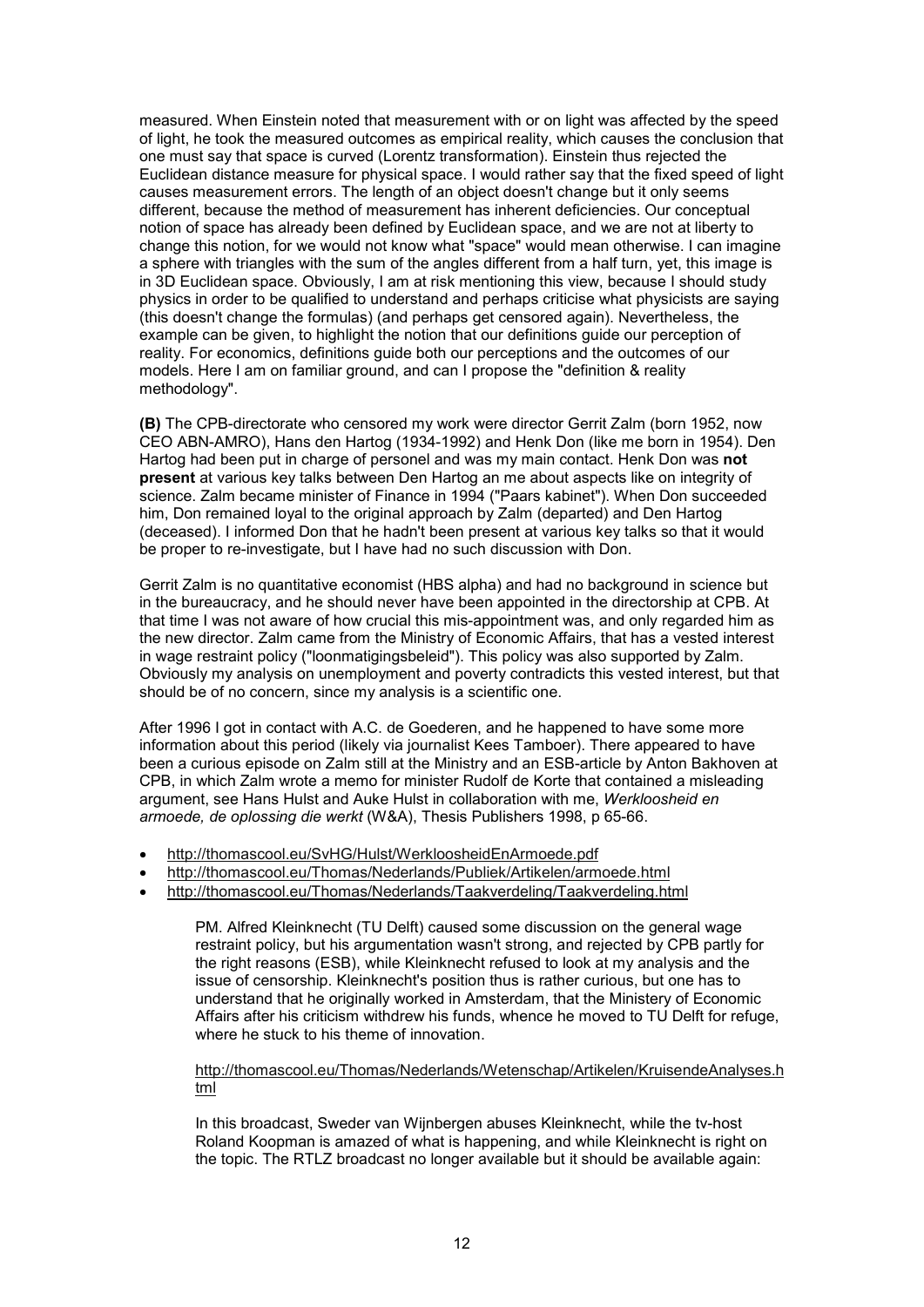http://www.rtlnieuws.nl/components/financien/rtlz/miMedia/2010/week12/vr\_1320\_kaz \_totaal.avi\_plain.xml

See my discussion at:

https://boycottholland.wordpress.com/2013/05/06/email-to-paul-krugman

What should worry the CPB-directorate is that the scientific discussion on the national wage restraint policy has been obstructed by the directorate itself itself, namely by this censorship and abuse w.r.t. dismissal, for, these acts clearly have affected how others have treated my work and me.

**I do not wish to be forced into a position w.r.t. Zalm, and I will not be**. Let Parliament ask him about the censorship and abuse of power, and let he provide answers, and potentially there is new information for me too. Potentially there was inadequate information from Den Hartog or the supervisor(s), though in my description of the case, e.g. in *Trias Politica & Centraal Planbureau* (1994), it should have been possible to ask questions to find any missing information at that time too. For me it suffices that there was censorship and this must be lifted. It is unclear to me why a CPB-directorate would not think the same.

# http://thomascool.eu/Thomas/Nederlands/TPnCPB/Record/1994/11/30/TPenCPB.html

Still, Zalm became a very public figure after 1994, and the following is for completeness.

On occasion in the quarter century since 1990 I have made some comments in the margin. These comments are for the service of others who have to form an opinion on such *other* issues. Perhaps my comments are helpful, perhaps they aren't. I have not looked deeply into such other cases such as Bulgarian Fraud or DSB, first of all since I have no time for these, secondly since there is no reason, and thirdly since it would distract from the issue on censorship.

In 2015 I grew so annoyed by both the incompetence of Dutch society to resolve the censorship of science started by Zalm, and the frequent reports with so-called "criticism" w.r.t. Zalm that never really dug deeper, that I compiled a list of my comments. For some the list might seem remarkably long but it covers 25 years of public figure Zalm and for me it is short.

http://thomascool.eu/Papers/Drgtpe/Crisis-2007plus/2015-04-03-Wetenschappelijk-protesttav-Gerrit-Zalm-1988-2015.html

Some items from that list are:

(i) Finance minister Gerrit Zalm and vice-minister Willem Vermeend presented a tax plan that however contained an obvious untruth. Unfortunately, also Rick van der Ploeg didn't want to tackle it. One of the consequences was the later fraud with tax credits ("toeslagen").

- http://thomascool.eu/Thomas/Nederlands/Wetenschap/Artikelen/HKSamenvatting.html
- http://mpra.ub.uni-muenchen.de/47071

(ii) Zalm became CFO at DSB (bank) that collapsed, and that had made money from questionable practices. The minister of Finance De Jager asked M. Scheltema to investigate, and he reported in 2010 that for Zalm **there were no prior issue on integrity**. Should this issue on **CPB censorship and abuse of power w.r.t. dismissal** not be a prior issue ? Scheltema p12:

"(...) op het punt van de betrouwbaarheid wordt gesteld dat er geen sprake is van antecedenten die de persoonlijke integriteit van de heer Zalm raken".

https://zoek.officielebekendmakingen.nl/blg-56063.pdf found via http://www.volkskrant.nl/opinie/-waarom-was-michiel-scheltema-mild-voor-gerrit-zalm-enhard-voor-nurten-albayrak~a3277143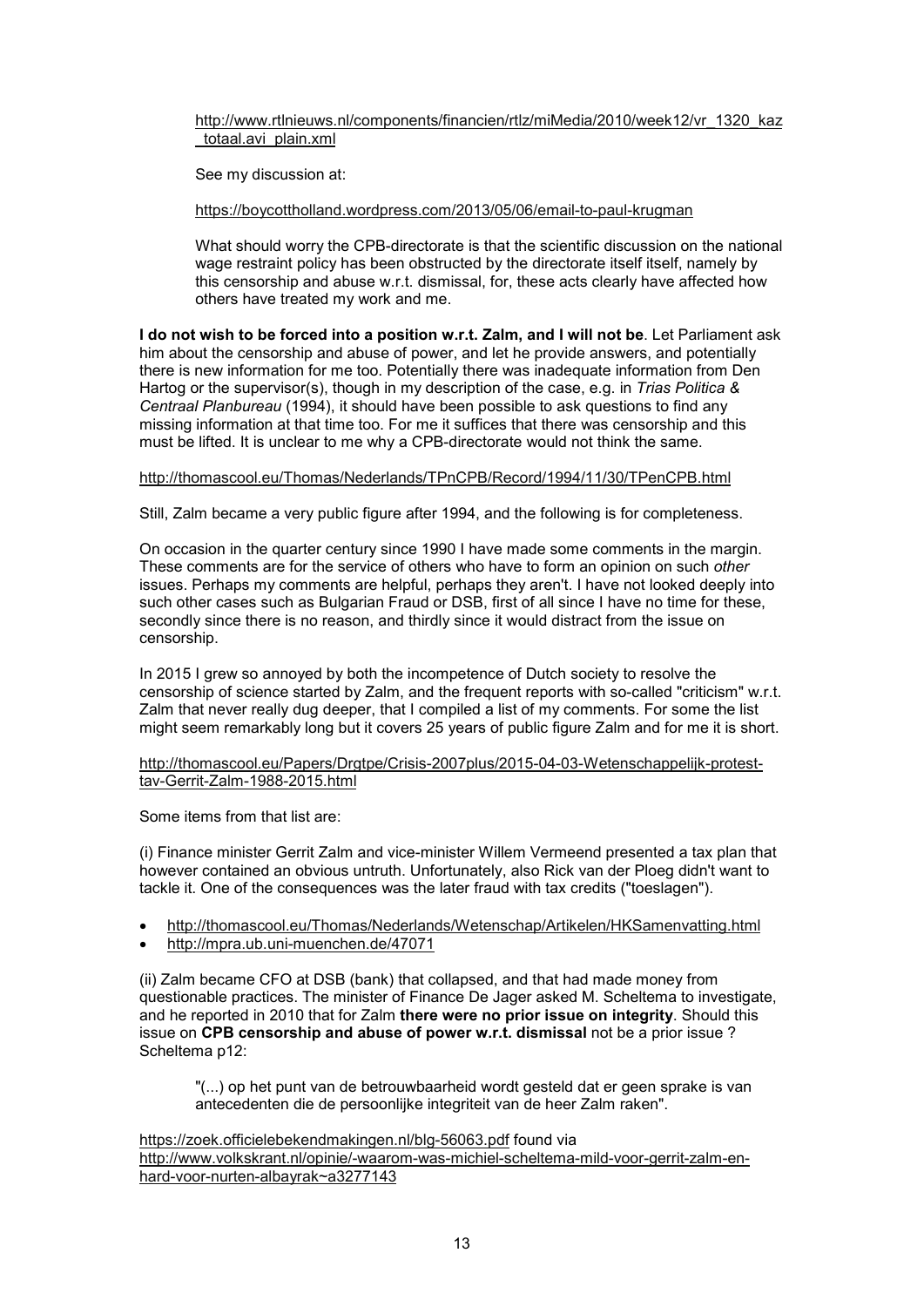See also https://www.ftm.nl/artikelen/dsb-curatoren-halen-gerrit-zalm-weer-onderuit https://www.ftm.nl/artikelen/dsb-curatoren-halen-gerrit-zalm-weer-onderuit

PM. Harrie Verbon is critical on some issues, but he doesn't mention the censorship of science by the CPB-directorate. He also defends Harrie de Swart in the case of Marcoen Cabbolet, while he doesn't explain fully why De Swart withdrew the thesis from Tilburg ("onhandig" ?) and that De Swart really should have made sure that TUE knew about this.

http://www.liberalitas.org/repositorium/080207.pdf

https://boycottholland.wordpress.com/2016/03/02/h-c-m-de-swart-breaches-integrity-ofscience

(iii) In contact with journalists:

- http://www.frontaalnaakt.nl/archives/wil-de-echte-gerrit-zalm-opstaan.html
- http://www.thomascool.eu/Papers/Dratpe/Crisis-2007plus/2015-04-14-Een-leugen-nietop-leugens-nl.html

**(C)** Let me mention science and journalism.

(C1) The Dutch **scientific world** has not undone the errors by the CPB-directorate on censorship and abuse of power w.r.t. my dismissal 1990+. There was no response to the Köbben & Segers report. They were from NVMC and not from the economics community.

The CPB-directorate should be shocked by this lack of criticism.

Some economists reject the idea of censorship since I could have presented my analysis to the economic journals. This is a nonsequitur.

- Censorship by the CPB-directorate should not be confused with freedom for journals. The censorship is by the CPB-directorate and should be solved there, not elsewhere.
- If my analysis would be published by a journal, then it still would have to be discussed at CPB, likely with model exercises, before it would percolate into policy advice. Why walk the indirect road when there is this direct road ? The current road has already taken 25 years but this is distance in time, while the road via journals is distance in logic.
- My analysis now is a book DRGTPE with a sequel CSBH and an extension VTFD (originally for the existence of the social welfare function), and still incomplete for example w.r.t. the model exercises. What journal is going to publish full books?
- CPB has a special position, which partly explains why I developed the analysis at CPB originally in the first place, and why I deem it necessary, for the last quarter of a century, to emphasize the importance of the issue. (a) CPB co-ordinates policy making while journals specialise. Journals simply don't fit the combination of aspects of labour markets, taxes, social security, inflation, institutions, the role of knowledge, information and policy advice. (b) CPB has the modeling tradition that is much lacking at the academica, whence editors and referees who come from the academia are at risk of not understanding key elements. (c) Part of my analysis concerns errors in the models, which is a topic for CPB that others will be less versed in. (d) While I made parts of the analysis available already in these books, not all has come available, and there still is real tough censorship. A key notion here is discussion with and feedback from colleagues. There will be answers in my mind that will only pop up in such discussion, or that might require some thought or search for references. By now, models have changed, and I would have to rephrase aspects in terms of these. There might be objections that I have been aware of but that might require stricter phrasings. There might be objections that I haven't been aware of and that might require a comment for later research. Indeed, when I would present the analysis to the colleagues then it is common understanding that someone might make a comment that causes me to completely withdraw the analysis: because such discussion would be with open minds. Obviously I don't intend to waste everyone's time, but it is conceivable.
- Academic economists require retraining on DRGTPE and CSBH and VTFD before they would be able to understand the analysis. Submitting an article to a journal is a bit like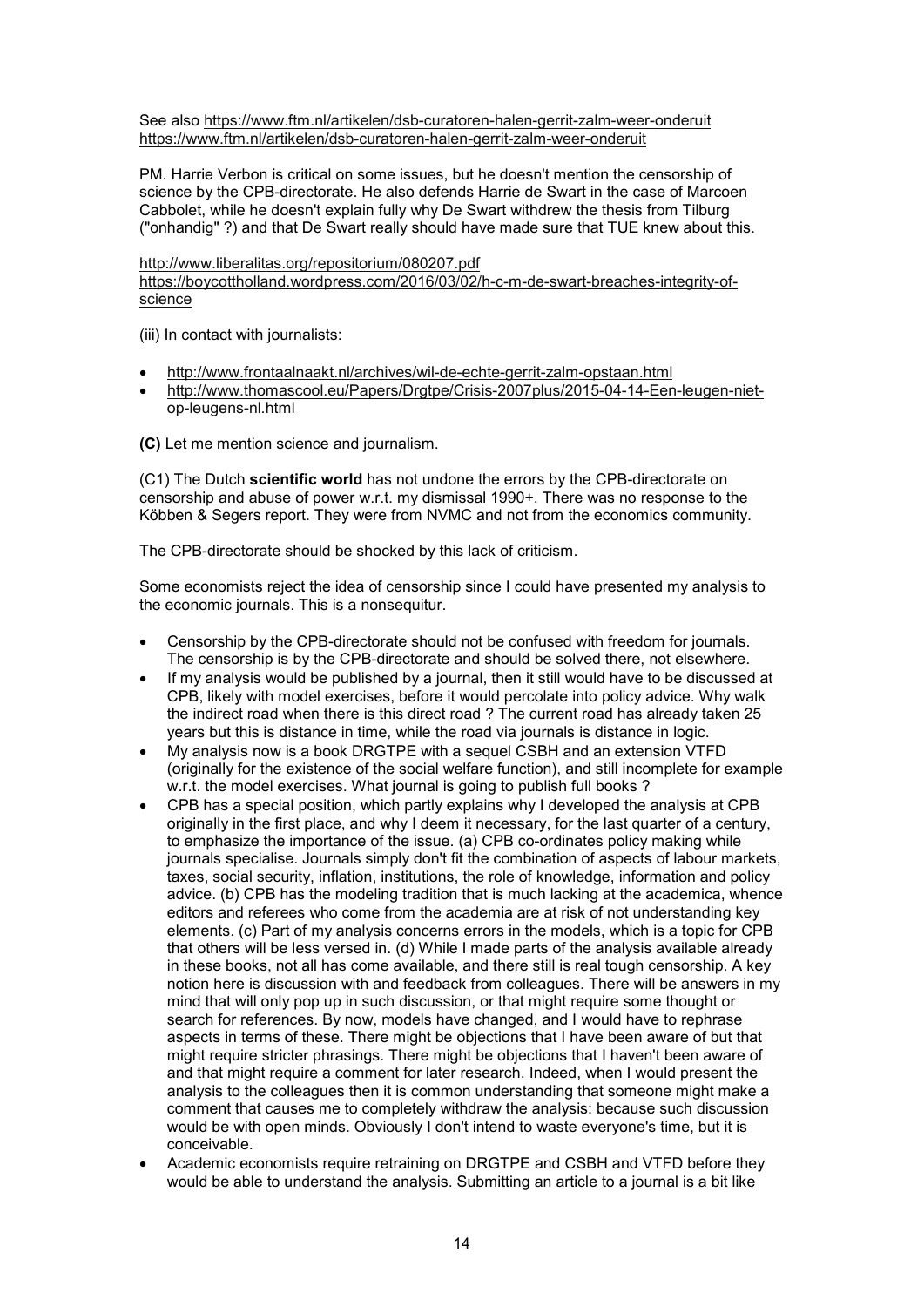education for the referees, since there should be news in that article. But referees will not be able to copy the experience at CPB (informal knowledge) and retrain on full books.

It must be mentioned that some journals show curious behaviour. For a paper, a referee rejected it but stated that he or she would be interested in another paper with: and then stated the summary of the originally submitted paper itself. Was this sarcasm or a fluke ? Recent malbehaviour is by Flip de Kam for the journal *Tijdschrift voor Openbare Financiën,* who rejected a paper with the argument that I had already reported on the same topic in other public places: thus, he neglects the difference between *published* and *peer reviewed journal*.

#### http://thomascool.eu/Thomas/Nederlands/Wetenschap/Brieven/2014-11-08-Wie-kan-meuitleggen-dat-dit-deugt-q.html

Given above doubts on the "peer reviewed journals", it must also be mentioned that the **citation scores** are of dubious value. Some people might read my work but not be able to do anything with it, and perhaps they don't refer to it because it wasn't published in a peer reviewed journal ? Christian Zimmermann of the RePEc team recently informed me, only w.r.t. economics (and not my books, and not mathematics education research, other than political economy on MER):

"Your profile currently contains 61 items, among them 60 papers, 1 software component.

Below are some traffic statistics for all these items, as provided by LogEc. More details for each of your works are available directly at http://logec.repec.org/RAS/pco170.htm

| <b>Abstract File views</b> |     | downloads   |  |
|----------------------------|-----|-------------|--|
| Last month                 | 46  | -2          |  |
| Previous month             | 48  | 4           |  |
| Last 3 months              | 133 | 11          |  |
| Last 12 months             | 633 | 91          |  |
| Since start                |     | 52295 8524" |  |

Some economists in Holland hold that economic science should not be reduced to writing for journals. These economists still haven't protested against the censorship. See the example of Arjo Klamer below.

Looking at the **connections** between the two main topics of this letter, there is the angle concerning the difference in attitude between economists and mathematicians. One might wonder whether it is useful to say something about this slippery issue that might even be too difficult for anthropologists. However, one meets with two worlds here, and one must have an idea about attitudes to be able to understand events. The best position is not to judge, but be aware of subtleties in attitude. Thus, let me give an indication, at the risk of oversimplification. Economists tend to be more liberal and when they disagree with you then they may still give advice on what might be done. Mathematicians tend to be more binary, so that if there is one element of rejection then the other elements don't matter since there is rejection anyway. Clearly, this is too simple, but it does reflect my experience. Clearly, when an economist is a bureaucrat then he or she is first of all a bureaucrat. The example of Flip de Kam suggests a rough and tumble rejection like a mathematician might do, but the context remains that I spoke De Kam years earlier when he appeared unresponsive, and that I met him again at a conference, so that it was rather liberal of De Kam to try again. It is quite possible that when some research economists explain to De Kam that there really is a difference between public texts and a publication in a peer-reviewed journal (perhaps not for me and De Kam but for them) then he might change opinion and accept the paper for submission. This situation differs from the situation at the journal *Euclides,* the journal of the Dutch association of mathematics teachers: see my letter to VOR and institutes for training of teachers.

(C2) Of **journalists** there were mainly Hans Hulst and Auke Hulst who I explicitly searched for. The result were two excellent booklets for a general audience, W&A and DOK. They observed that people didn't pay attention so that they could do no more. They have continued with quality: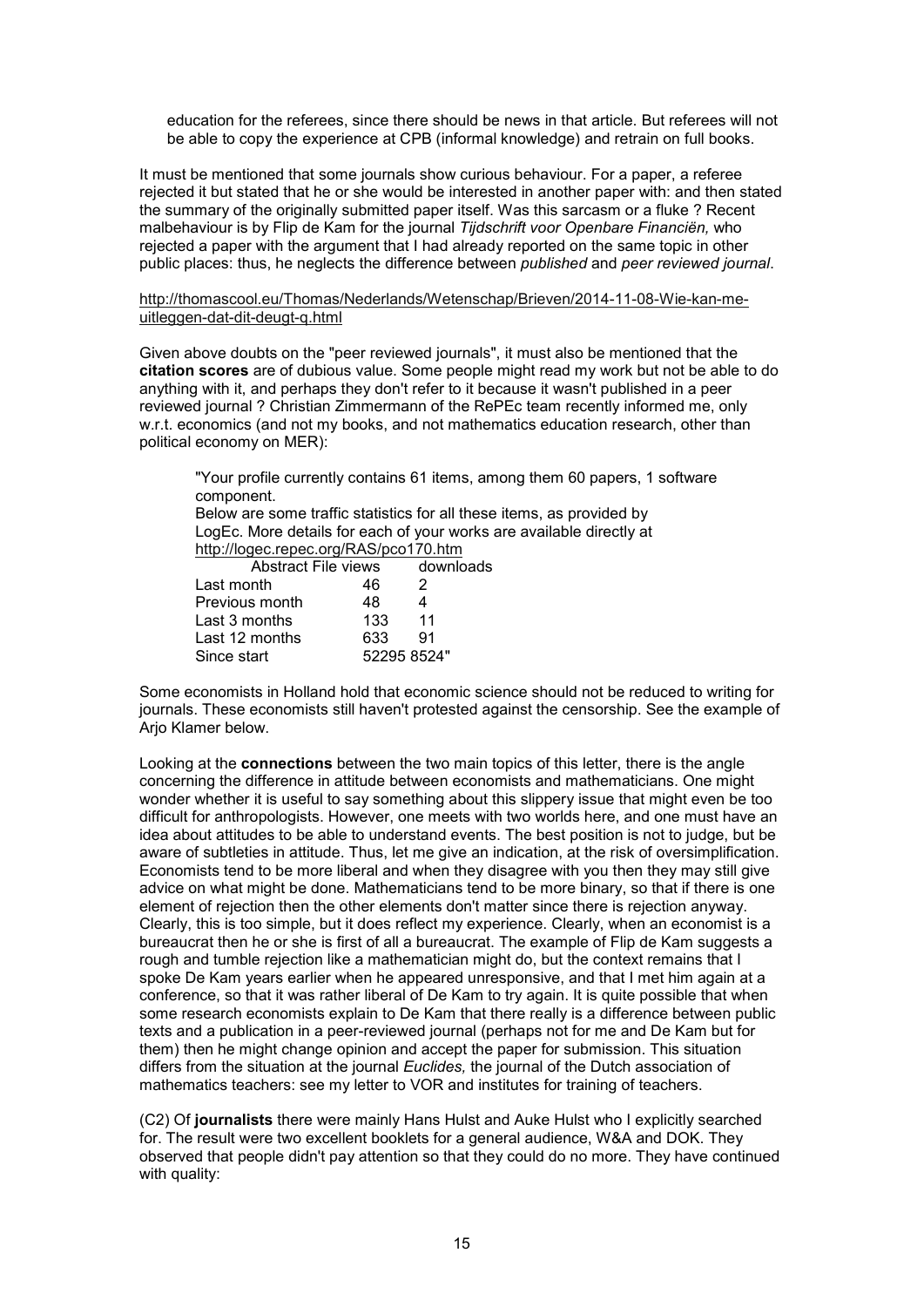- http://thomascool.eu/SvHG/SvHG.html#recensies
- http://thomascool.eu/SvHG/DOK/DOK-Aankondiging.html
- https://www.linkedin.com/in/hans-hulst-04949366
- http://www.aukehulst.nl
- http://thomascool.eu/Thomas/Nederlands/TPnCPB/Pers/FalenVanDeMedia.html

For journalism, it is relevant to refer again to the exchange with A.C. de Goederen, for the role by journalist Kees Tamboer (Parool) also w.r.t. Ad Melkert, then minister of Social Affairs and Employment (SZW), in the cabinet with Gerrit Zalm (Finance). There is NWO-Bessensap event, where scientists and journalists can meet.

- http://thomascool.eu/Thomas/Nederlands/Taakverdeling/Taakverdeling.html
- http://www.thomascool.eu/Thomas/Nederlands/Wetenschap/2013-06-10- PosterBessensap.html

**(D) The CPB-directorate should be aghast about the sacrosanct status of CPB in Dutch society and the lack of democratic control and criticism.** CPB lacks scientific quality (it censors science) and thus it is not being respected for its scientific quality but it has a high status, because people, including professors, have turned it into something unreal.

The directorate might deny sacrosanct status and point to criticism in various forms, e.g. when Van Geest was appointed director.  $^4$  These are however only ripples on the surface. The directorate would live in an ivory tower (a) when it denies this lack of criticism in Holland about this censorship, and (b) when it doesn't look for an adequate empirical explanation. **Simply stating "there is no censorship" is a denial of the Köbben & Segers report.** Science isn't a matter of power, by which criticism doesn't exist if it is suppressed.

The directorate did not fully neglect the Köbben & Segers report and vice-director Peter van den Berg gave a response on a draft version (see DOK), but took the view not to agree (and let the supervising authorities judge about this, and those never took the effort of speaking with me). This might seem reasonable. But is it ? In my view it is obviously unreasonable. Can the directorate show a study that the economic crisis is *no confirmation* of my analysis ? They must say: we don't *know,* since we don't know what that analysis is, because we censored it.

It is amazing that censorship of science can happen in Holland in 1990+ and Holland doesn't care. The 2007+ crisis confirms my analysis and who cares that CPB-directorate doesn't look into the evidence ?

I read a news report on *Kansrijk arbeidsmarktbeleid* (CPB Boek 22), and it seems to confirm my conclusions of 1990, and then check my advice to Parliament to have a Parlementarian enquiry: for the main problem for policy making is caused by errors in CPB-

 4 http://thomascool.eu/Thomas/Nederlands/TPnCPB/Brieven/2013-04-27-

AanLauraVanGeest.html Van Geest will never know whether she would embrace the approach in this letter of today if she had the proper background as scientist. This is an uncertainty in this matter that should not exist. This uncertainty exists not only for CPB and the Dutch economy but also for me as an economic scientist, for it puts me into the position of writing to a director who is at more risk than others of not grasping what is at issue. With the experience since 2013 and evaluating the matter in this letter, Van Geest ought to decide that she should never have aspired at being director of CPB. Obviously, earlier economic scientists at the CPB-directorate were also at risk and already failed in grasping the **clear verdict by Köbben & Segers,** thus there is no certainty even for scientists (and Van Geest's colleagues Ter Weel and Kool). But it is too simple to argue that *it doesn't matter.* (Former directors were Henk Don (ACM), Coen Teulings, Peter van den Berg (Raad van State, Onafhankelijke Begrotingsautoriteit (OBA)), Lans Bovenberg (Netspar), Casper van Ewijk (Netspar), Taco van Hoek (EIB), George Gelauff (KIM), and forgive me if I forgot someone. Unfortunately, I learned from Hans Vijlbrief in his capacity as bureaucrat, see https://boycottholland.wordpress.com/2013/05/28/caroline-on-thomas-and-hans.)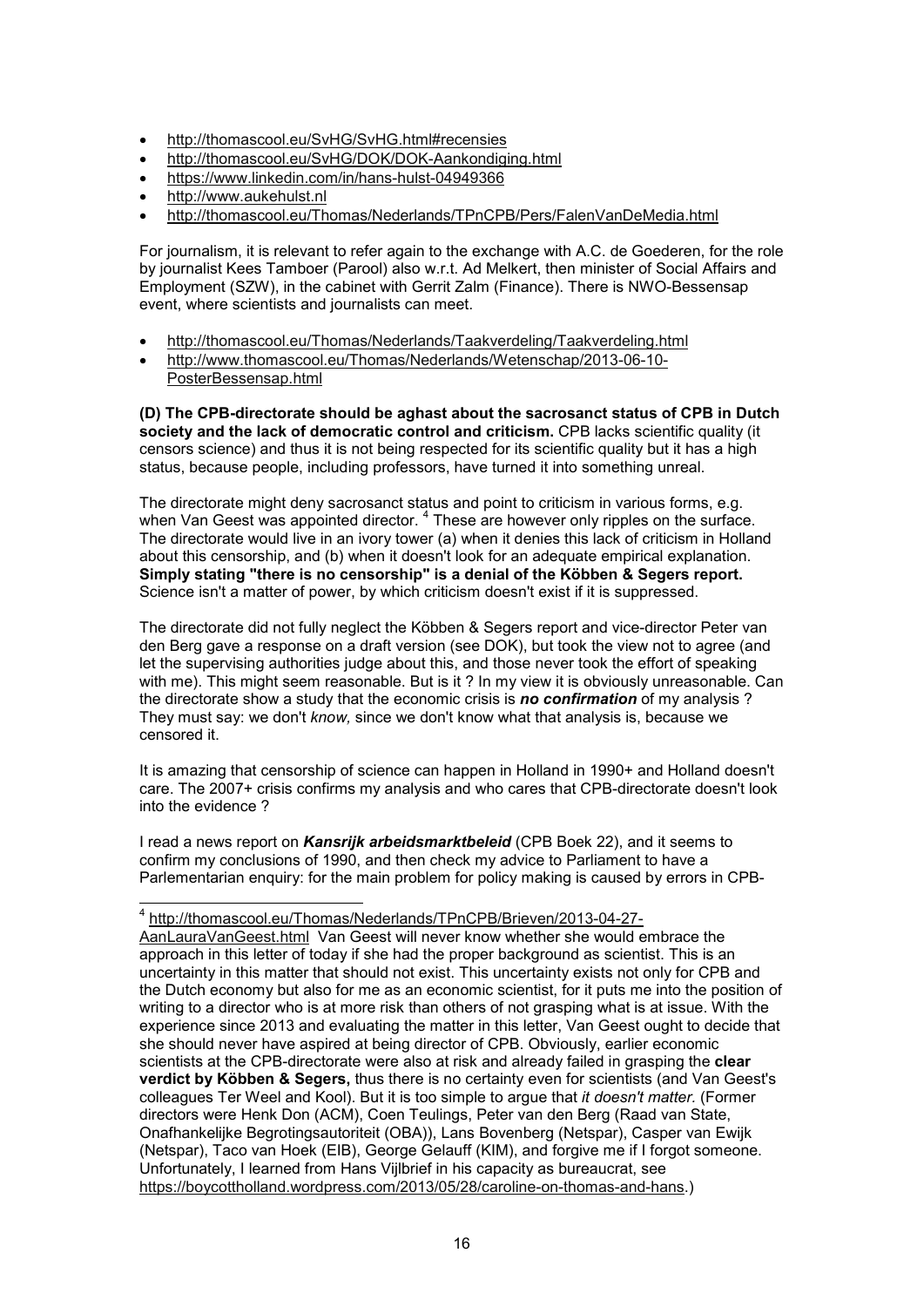models and that the directorate blocks discussion about those errors. I only comment on this news report. Why should I read & comment on CPB Boek 22 when the CPB-directorate will not be interested in my conclusions ? Should the outside world not be alarmed that the CPBdirectorate reduces *scientific discussion in economics* into this deliberate blindness to criticism ? Shouldn't the directorate have a *sportsmanlike* attitude, and the willingness to admit: *Okay, we treated your theory badly, excuse us, allow us to try again.* If the economic crisis of 2007+ doesn't cause the CPB-directorate to change views, *what* will ? Should people not be aware of the connection between unemployment and the current refugee issue ?

**(E)** One effect in **connection** is that some people have been making fun of me, in claiming that I failed in economics and proceeded in failing in mathematics and/or its education. In 2008 "hendrikush" at the website of "Beter Onderwijs Nederland" (BON).

"Een econoom die zich naast vele andere bezigheden ook opwerpt als adviseur voor het onderwijs?"

Marten Hoffman (that might be an alias) adds there:

"Volgens mij is het ook een fantast en iemand die gelooft in complottheorieën. Hij beschuldigt links en rechts alles en iedereen van fouten maar is zelf uiteraard brandschoon. Nee mooier nog: hij is zelf de enige die alles goed ziet."

It beats me how they (mathematicians ?) can judge on economics when they apparently are not economists themselves. They also misrepresent and slander on mathematics education. This particular derogatory discussion on the BON forum was started by mathematician Gerard Verhoef, <sup>5</sup> member of the board of BON <sup>6</sup> but also secretary of the "Stichting Goed Rekenonderwijs". SGR appears to be sectarian. <sup>7</sup> PM. I never met these people. PM. The weblink at BON has been moved. For unknown reason the phrase "Een econoom" now has been deleted. By accident ? Perhaps they learned from my criticism that I was also a teacher of mathematics, but the proper reaction is not to hide your mistake but to apologise and look again at the proposal.

- http://www.thomascool.eu/Papers/Drgtpe/Crisis-2007plus/2012-01-11- FatsoenMoetJeDoen.html
- http://www.beteronderwijsnederland.nl/content/sinus-en-radialen-te-moeilijk-voorkinderen-laten-we-iets-nieuws-bedenken
- Since 2008 the approach on angles has been polished up and not changed, and see e.g. http://thomascool.eu/Papers/NiceNumbers/Index.html.

When I used this approach to angles to discuss Euclid's fifth postulate, I later observed that the website "Theorem of the day" responded positively:

"And that any single mathematical truth manifests itself in so many ways is such a magical thing! This is precisely the ingenious SheckyR's point in *Through the Looking Glass* and (back to teaching) Keith Devlin's point in *The Power of Dots.* Mercurial Colignatus contributes to this theme on the subject of Euclid's Fifth Postulate; and I must mention Andrea Hawksley again, who always has a different angle on mathematics! Try her delightful *Zip tie tangle*."

- https://boycottholland.wordpress.com/2014/06/29/euclids-fifth-postulate
- http://www.theoremoftheday.org/SpecialEvents/CoM112.html

The point that should worry the CPB-directorate is, that **Dutch society stiffles criticism about CPB** by such maltreatment like from Gerard Verhoef, "hendrikush" and Marten Hoffman. Failure by CPB remains undetected also because such lynchmen ride out once they smell blood, whatever the cause for that blood. When the girl was raped by the CPB-

 5 https://www.linkedin.com/in/gerard-verhoef-09924114

<sup>&</sup>lt;sup>6</sup> https://www.beteronderwijsnederland.nl/content/bestuur-en-contact<br>7 http://themaseseal.ou/Peners/AerdigeCetellen/2015.00.23.SCP.dev

http://thomascool.eu/Papers/AardigeGetallen/2015-09-23-SGR-deugt-ook-al-niet.html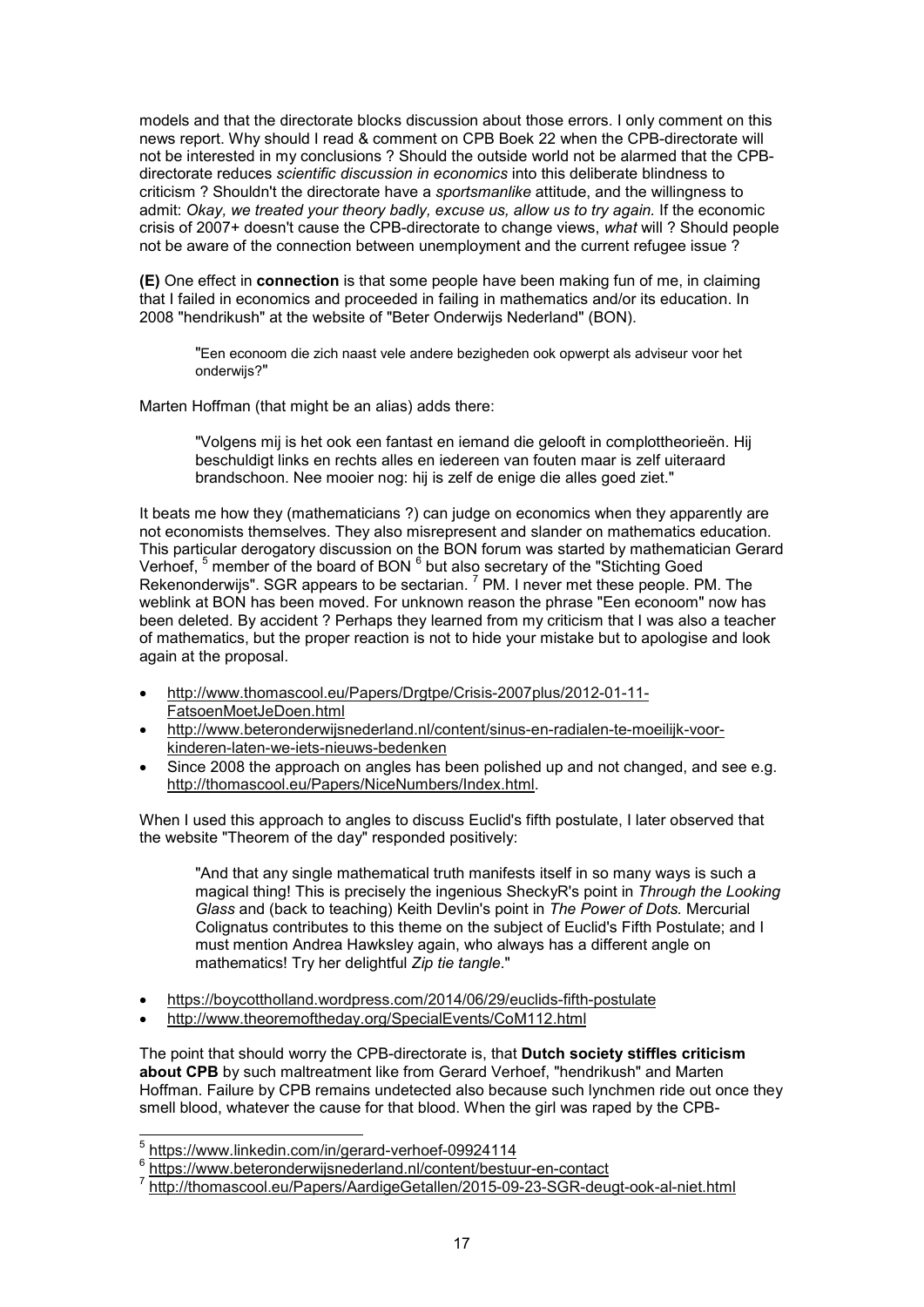directorate, the lynch party finds that she caused it herself, and when she protests then she only proves that she is a liar too and deserves a good beating first.

**(F)** The inability in Dutch society to deal with protest against censorship is widespread, not only on webfora but also in structured "reviews", see this misrepresentation and slander in a "review" by Tilburg sociologist Frans Kerstholt in 2005 on *De ontketende kiezer* (DOK) of 2003, another person whom I never met:

## http://thomascool.eu/SvHG/DOK/Globalternatives-2005-02-22.html

**This isn't just a website.** A person at Globalternatives was Tuur Elzinga, now senator for SP. SP has been structurally disinformed. Unfortunately, Globalternatives didn't look into ways to resolve the problem with this "review" either. They show that they are part of Dutch culture of not appreciating criticism. Unfortunately, SP can abuse CPB-reports when CPB evaluates election programmes.

# http://www.frontaalnaakt.nl/archives/00000028.html

However, SP not only consists of a leadership, and members of SP would have a right to receive scientifically correct information as well.

#### http://thomascool.eu/Papers/Dratpe/Crisis-2007plus/2013-04-19-BoeienBindenBenutten.html

SP uses a tomato as the logo of protest, and economics professor Arjo Klamer seems to support free speech but doesn't protest against censorship of science. There are similar questions for historian Sjaak van der Velden who appeared disappointed in SP. Potentially, when Kerstholt had written a decent review, Klamer and Van der Velden might have taken notice ?

- http://thomascool.eu/Papers/Drgtpe/Crisis-2007plus/2014-11-21-Email-Hilversum.html
- http://thomascool.eu/Papers/Drgtpe/Crisis-2007plus/2014-11-25-Vragen-aan-SvdV.html
- Compare my approach in science with this political view by this author: http://www.krapuul.nl/overig/blog/69409/rancuneuze-ex-spers-slaan-wild-om-zich-heenmet-wraakzuchtig-fantasieverhaal

To return to Kerstholt: he later tackled Paul Krugman and "forgot" to compare with my analysis, but the editor of the journal didn't want to know about criticism.

http://thomascool.eu/Papers/Drgtpe/Crisis-2007plus/2013-04-20-Crisis-Kerstholt-Recensies.html

Recently, there appeared this angle w.r.t. mathematician F. van der Duyn Schouten, at that time Tilburg rector magnificus, supervising sociologist Kerstholt:

#### http://thomascool.eu/Papers/Math/2016-03-15-Some-experiences-with-HdS-RB-FvdDS-JvdC.html

**(G)** As said, the 2007+ economic crisis confirms my analysis. See my mention of this at:

#### http://voxeu.org/debates/commentaries/current-economic-crisis-solution-lies-buried-andobscured-mass-false-theory

The CPB-directorate neglects this evidence however. Since 2012 the Dutch government has a service "Adviespunt Klokkenluiders" (AK) where whistleblowers can report misstates. One possible category is "former employee". Given that there will be some changes in the near future on this weblink, let me give a link to wikipedia (a portal, no source).

#### https://nl.wikipedia.org/wiki/Adviespunt\_Klokkenluiders

This is my report to AK: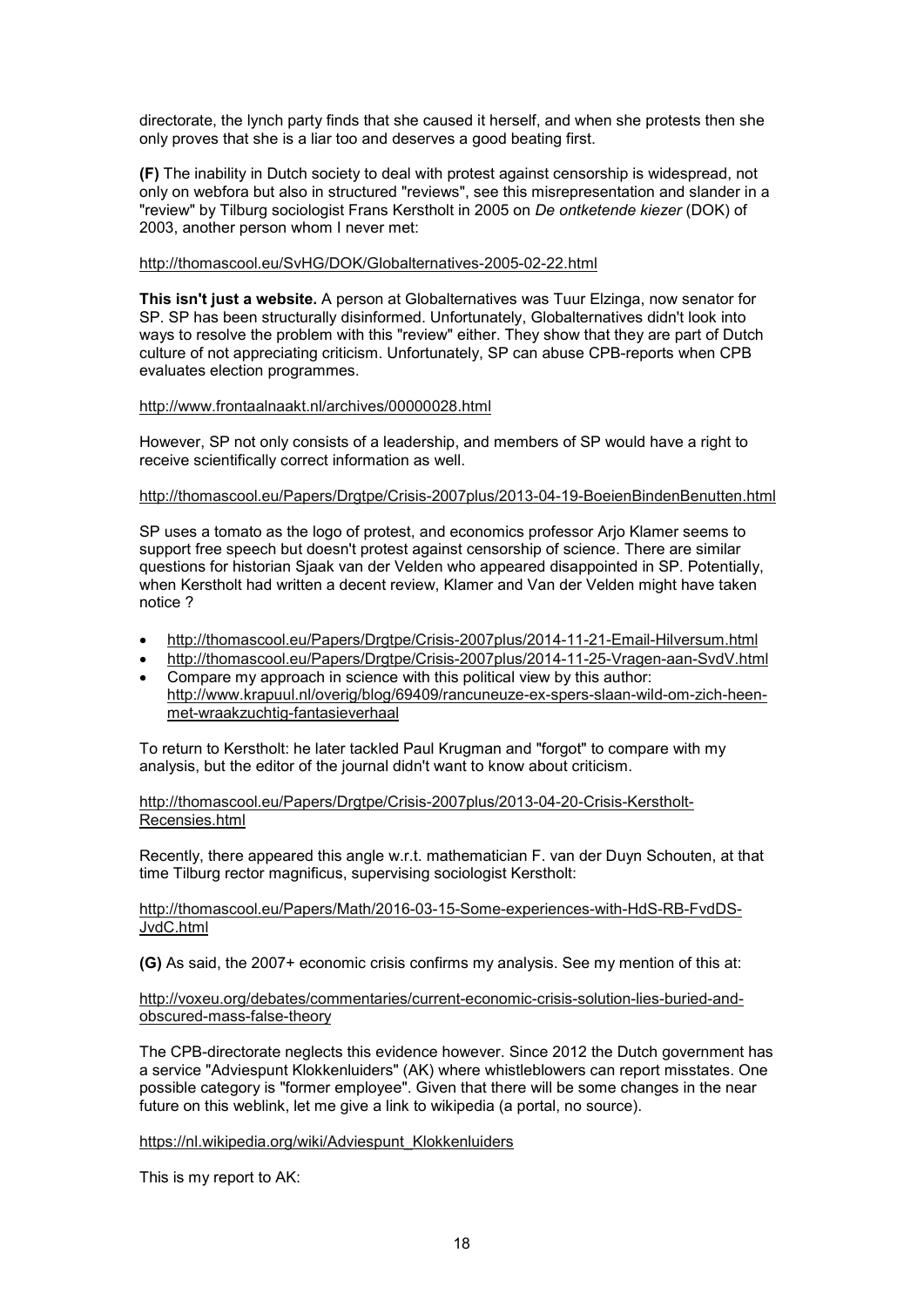## http://thomascool.eu/Thomas/Nederlands/TPnCPB/AK/2013-01-01- AanHetAdviespuntKlokkenluiders.html

AK answered that "**there is no misstate**, whence we cannot process your report". I don't think that they have the expertise to judge that there is no misstate that I reported on. Thus, I alerted the Ombudsman that my report was maltreated. Ombudsman proceeded to maltreat this alert in their own fashion.

#### http://thomascool.eu/Thomas/Nederlands/TPnCPB/AK/Index.html

I never met or spoke with these people at AK or Ombudsman. Are they really incompetent ? My impression is that these government agencies did not take me seriously, regarded me as a lunatic, and that they abused seemingly-correct statements to get rid of me. I suppose that they will deny this, lacking the gusto of "hendrikush" and Marten Hofmann and Gerard Verhoef and Frans Kerstholt. Whatever that is, their statements are incorrect. AK was created to advise people on what best to do, and in this case they failed to advise me. Mutatis mutandis Ombudsman on this failure by AK.

**(H)** The CPB-directorate should not only be aghast about the sacrosanct status of CPB, but also about the **maltreatment of former CPB-employees related to their earlier work at CPB**. A cynic might think that the directorate would welcome the abuse by Frans Kerstholt in 2005 and "hendrikush" in 2008 and the misdirection by AK and Ombudsman in 2013: for all this helps to silence my criticism about the censorship. However, when the directorate supports science and a civil society then it will also want to protect the environment in which not only employees but also former employees report about their work at CPB. Societal discussion about such reports should respect science and be civilised, whatever agreement or disagreement with the directorate on content or criteria of science. Without civilized treatment, such societal abuse stiffles critique and eventually reduces the quality of research and advice of CPB itself.

As far as I have been able to observe, the directorate has stuck rather consistently to the official story told to the legal court, and this may be regarded as a compliment in the sense that there is no escalation in abuse, albeit that the official story is an untruth and an abuse of power. Let me propose a **message by the CPB-directorate to KNAW and economic scientists and journalists and AK and Ombudsman and BON and RM-ME-MERcommunity and the EU and the ECB** that I am a decent person and competent econometrician and that my work, including the critique w.r.t. the CPB-directorate, must be judged upon content and not be submitted to misrepresentation and slander or fear for plague and lunacy. The directorate will be aware that such a statement would cause the question why the directorate doesn't do so itself, but the directorate ought to agree that such protection against the shown societal abuse is important, while secondly it is a good occasion to reflect about that question indeed.

**(I)** I worked at CPB in 1982-1991. Please observe:

**(I-a)** In 1982-1991 the directorate and colleagues **did not know** about my result on *A Logic of Exceptions* (ALOE) of 1981, published in 2007 (see the letter to VOR and others). It had been maltreated by some logicians, and I felt it less relevant to pursue this because I wanted to proceed with econometrics. It was only in 2007 that I retyped it and programmed it in *Mathematica* (Wolfram), see the explanation in the book itself. Potentially, when the logicians had reacted conform scientific integrity, see the review by Richard Gill in Nieuw Archief voor Wiskunde 2008, then the situation at CPB might have been different.

In 1982-1991 I had no CPB-publications to my name either. Please don't think that I cannot write or that I am no original analyst. The reorganisation into the department of MSS caused me to shelve a study on the Paper, Printing and Publishing Industry (of which I was the specialist). Subsequently there was a load of computer programming. One project that I did was a re-estimate of the Den Hartog & Tjan model with more recent data, and while the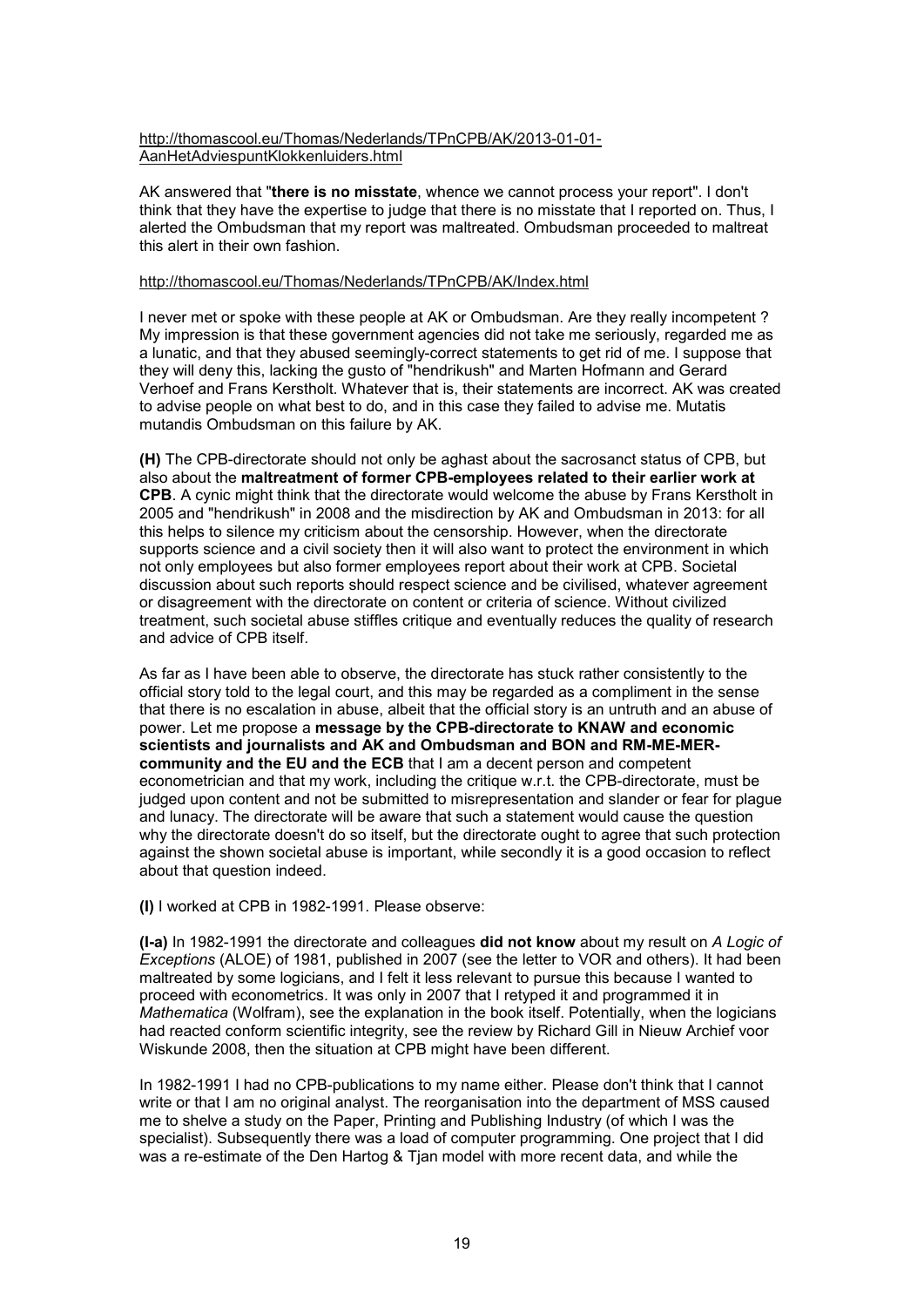project was technically sound, no-one, including me, felt the need to publish it. The analysis had lost its relevance (e.g. the loss of the clothing industry mistaken for a macro effect).

In 1989-91 CPB director Gerrit Zalm abused power to censor and dismiss me. It is relatively easy to abuse a co-worker with few publications to his name. It is relatively hard to neglect an established author with a relevant book, when outsiders will say: listen better to what he says.

**(I-b)** For the record: The case started in December 1989 when the directorate halved a standard salary raise, and my supervisor informed me about this, and explained this by that a memo of mine had met with disapproval from the directorate and that I "better should not have written it". <sup>8</sup> This was a curious statement in itself, with lack of arguments on content, but also given that my supervisor had proposed the standard raise and did not protest. My inquiry had the effect that three months later I was put in a separate room with the task of "reading and writing" (no promotion). The official reason given by the directorate was later destroyed by the judge as an abuse of power. <sup>9</sup> The directorate also forbade access to the computer and the model Athena that I had helped develop, so that my analysis couldn't be supported by such, which is a criterion sometimes mentioned by the directorate. All my papers written in that period were blocked from internal discussion and the process towards publication under the name of the author. This appeared when I developed my analysis on unemployment and poverty in a longer paper in 1990 and asked for such.<sup>10</sup> This is censorship of science. Since then I have been in a **state of protest** against censorship of science. This actually also holds for the salary raise but the statement by my supervisor is not on paper. (Thus I write 1990+ where 1989+ is sharper.) The legal system unfortunately doesn't allow for crossexaminations on the issue of the salary raise. However, see my book TP & CPB for a deconstruction based upon logic and other details.<sup>11</sup> This state of protest since 1990 cannot be compared to the normal situation in 1982-1990 before, and the judge should allow for special conditions, but doesn't. In 1990-1991 I concentrated on my new assignment "reading and writing", while waiting for the resolution of the legal process. I (only) spoke out on the censorship at a meeting of NWO / ECOZOEK in 1991 which was the appropriate forum for this.<sup>12</sup> My protest for the general public started only in 1991 after I found myself dismissed with another abuse of power. The legal process allowed the directorate all this, in error of justice and disrespect of science. Please explain to the unemployed and poor that allowing this error of justice is more important than integrity of science. It essentially also means that science has insufficient protection. My advice for an Economic Supreme Court is based upon general principles of Political Economy, <sup>13</sup> but this particular episode is an example that the current system doesn't provide the protection of scientists that Parliament stated as its wish when CPB was created. (Or, such protection was available back then when society still had respect for science.)

NB. There are the Eurozone Growth and Stability Pact / Fiscal Compact / Two Pack with:

"Common budgetary rules at the national level shall be monitored by independent institutions." <sup>14</sup>

For The Netherlands, the *Raad van State,* founded by emperor Charles V in 1531, has been appointed as the *Onafhankelijke Begrotingsautoriteit* (OBA). <sup>15</sup> The council already had this

<sup>11</sup> http://thomascool.eu/Thomas/Nederlands/TPnCPB/Record/1994/11/30/TPenCPB.html

 8 http://thomascool.eu/Thomas/Nederlands/TPnCPB/Record/1989/11/23/index.html

<sup>&</sup>lt;sup>9</sup> (a) http://thomascool.eu/Thomas/Nederlands/TPnCPB/Pers/DeDraad3.html

<sup>(</sup>b) http://www.thomascool.eu/Papers/Drgtpe/Crisis-2007plus/2015-04-14-Een-leugen-niet-opleugens-nl.html

<sup>10</sup> http://thomascool.eu/Thomas/Nederlands/TPnCPB/Record/1990/12/18/index.html

<sup>12</sup> http://thomascool.eu/Thomas/Nederlands/TPnCPB/DenButter/HeelErgEng.html 13 http://www.res.org.uk/view/art7Oct14Features.html

<sup>14</sup> http://ec.europa.eu/economy\_finance/economic\_governance/sgp/index\_en.htm http://ec.europa.eu/economy\_finance/articles/governance/2012-03-14\_six\_pack\_en.htm 15

https://www.tweedekamer.nl/vergaderingen/commissievergaderingen/details?id=2015A05756 http://www.nederlandrechtsstaat.nl/module/nlrs/script/viewer.asp?soort=commentaar&artikel= 75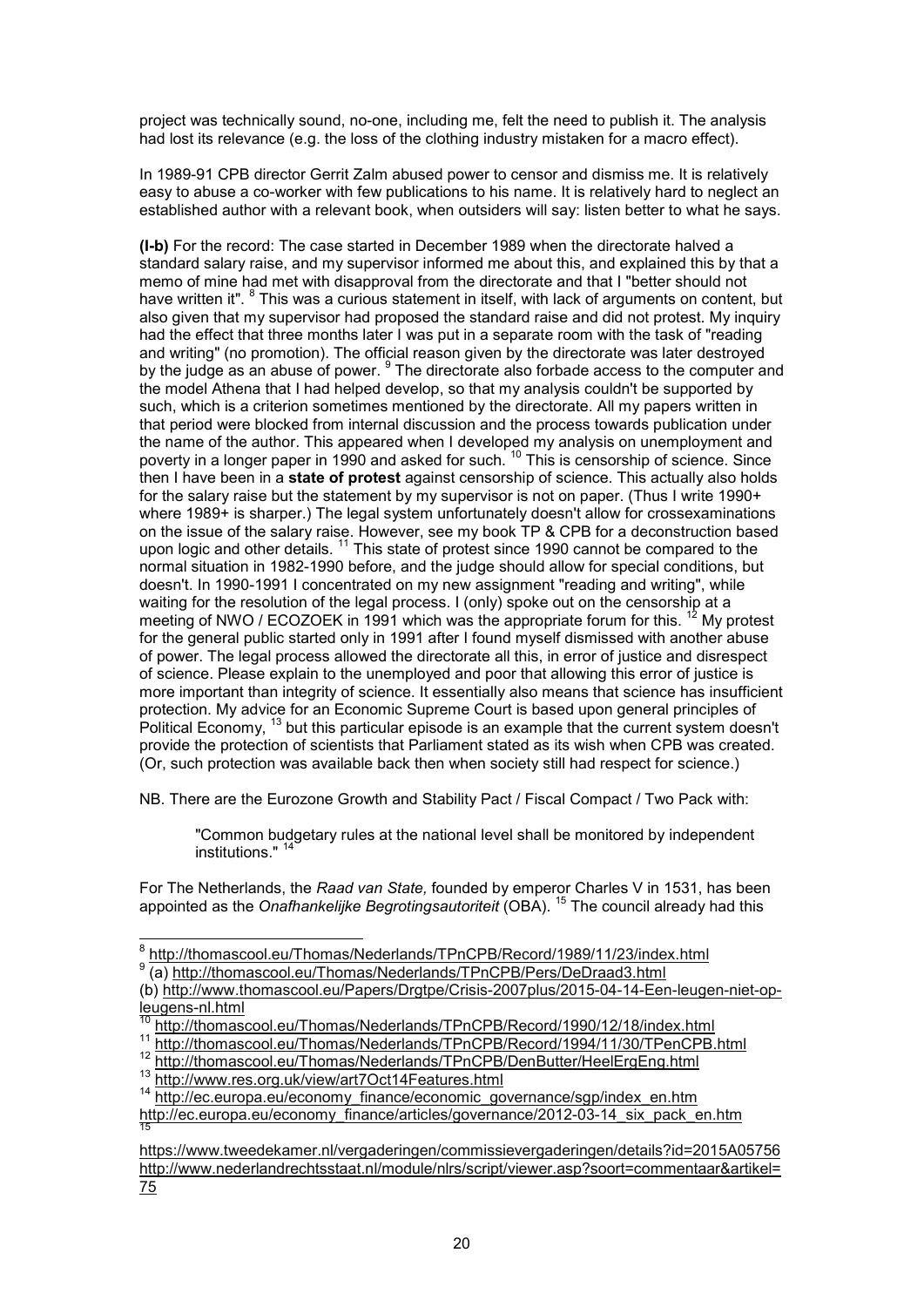kind of function but now must also oversee application of Eurozone rules for Holland. Obviously, the Economic Supreme Court (ESC) as suggested by economic analysis differs quite a lot from this EU effort to try to get some control over budget deficits and debts in the Member States. One might say that the topic of discussion is different, but the better analysis rather is that EU and *Raad van State* were not aware of my analysis. The current approach is not only supoptimal but also intransparant and comes with risks.

To indicate the importance of this difference, and show the consequences of the censorship, let me quote Van den Berg (former CPB-vice-director (failing) and now Raad van State) and Van Geest (current CPB-director) on OBA and CPB.

- Van den Berg emphasizes separation of powers between forecasting and budget testing, but I would emphasize scientific integrity. Raad van State doesn't have the quantitative base in economics as CPB has, and lacks the scientific fibre that would allow an ESC to rule and be specific with required authority. Perhaps Raad van State wants to develop that authority but then we have two CPBs which is awkward. My suggestion of a Court allows for different views and the result of a single decision.
- Van Geest indicates that EMU rules on deficits and debts are only marginal, while the driving core mechanisms are left to the Member States. She proposes an alternative of lump sum austerity goals. She must have in mind that austerity causes lower growth and hence rising deficits again, which indeed is a moving (marginal) target. This is bureaucratic thinking. One can agree that trying to hit a moving target is rather selfdefeating, and one can agree on Van Geest's intention to find a rule that makes austerity work without such image of defeat. However, I would prefer the conclusion from economic science that austerity is the wrong approach, precisely since it makes issues worse. What is required is to monitor economic policy such that it leads to recovery, and this can be done at the national level of each separate nation by a national ESC, and co-ordination via exchange of information within the Eurozone and EU. The CPB-director should rather state clearly that **EMU doesn't work** and that there is need for a new treaty (and not the pacts that don't change the principle that fiat money now works as the gold standard). To understand this, Van Geest should study my analysis in DRGTPE and CSBH, and stop censoring it.

"Drs. P. van den Berg van de Raad van State belichtte de nieuwe rol van de Raad als onafhankelijke begrotingsautoriteit. Deze behelst een vanuit het zogenaamde Fiscal Compact verplichte toets op de vraag of Nederland voldoet aan de Europese begrotingsregels. Deze functie is bewust niet bij het CPB ondergebracht om een scheiding met de ramingsfunctie te waarborgen. De Miljoenennota 2015 wordt voor de eerste maal van een dergelijke toets van de OBA voorzien. Hij benadrukte dat een dergelijke toets beter uitvoerbaar is bij eenvoudiger regelgeving. Drs. L. van Geest van het CPB gaf een analyse van het Stabiliteits- en Groeipact en in hoeverre dit voldoet aan de vereisten van eenvoud, plausibiliteit en uitvoerbaarheid. Op al deze aspecten is ruimte voorverbetering. Landen worden geacht hun begrotingen te sturen aan de hand van bepaalde marges voor het structurele saldo. Dit is echter een 'bewegend doel' en geen eenduidig begrip, het ware beter om te sturen op een heldere door de Europese Commissie in een concreet bedrag vastgestelde bezuinigingsdoelstelling. Er is nu veel ruimte voor interpretatie door de Europese Commissie en de aanbevelingen en oordelen zijn daarmee niet altijd navolgbaar en consistent." (Rekenkamer, p4) <sup>16</sup>

#### *Intermezzo*

To emphasize the need of **separation of powers between politics and science**, let me make some comments, that might seem to be political, but are targeted at removing politics from meddling with scientific advice (like on CPB, or OBA, or education).

Apparently Ad Melkert (mentioned above) has been appointed at *Raad van State* for a function related to OBA or explicitly for OBA. Apparently this is a political appointment, while

j

<sup>16</sup> http://www.rekenkamer.nl/dsresource?objectid=20427&type=org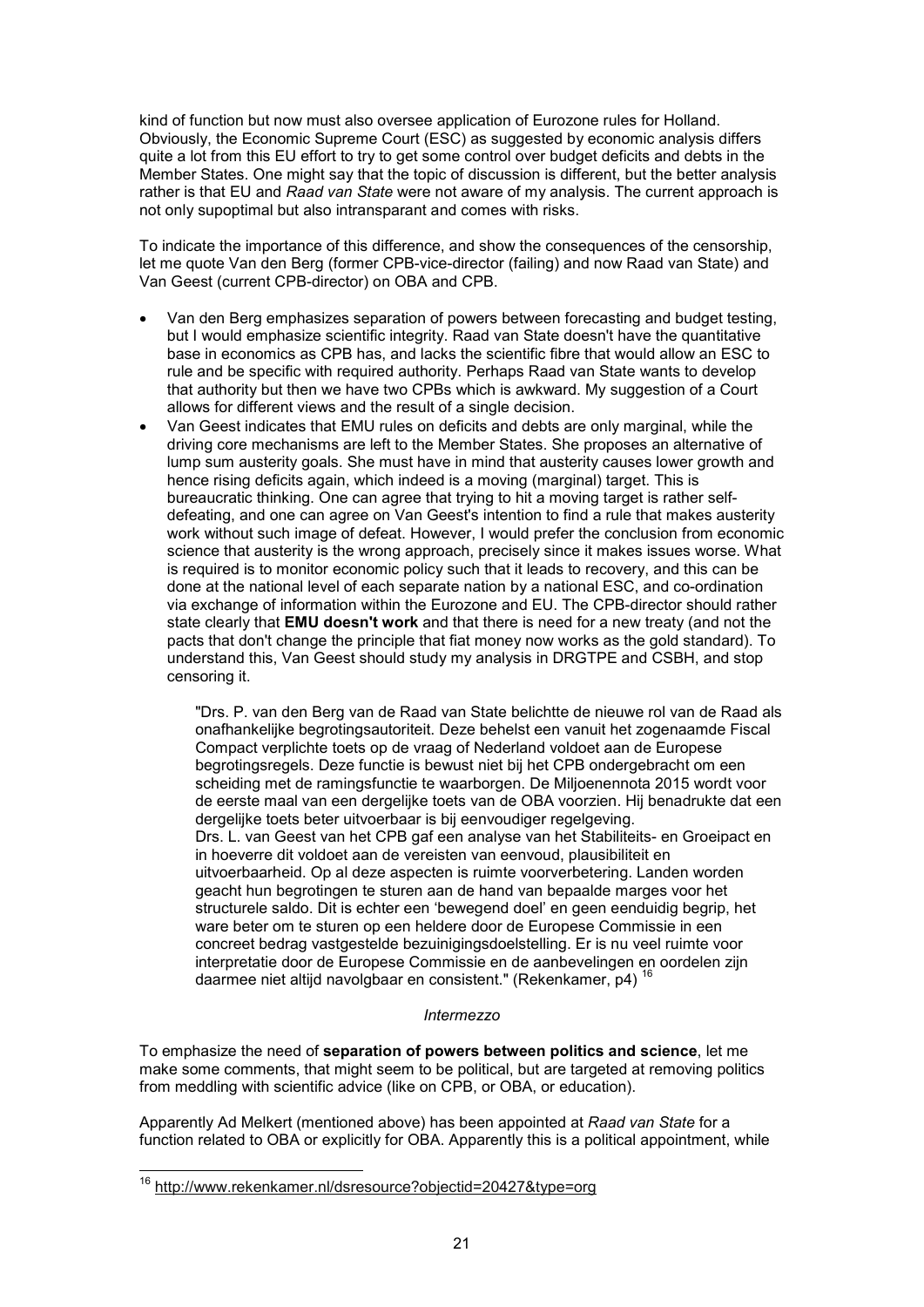the idea of the Economic Supreme Court has the separation of powers between politics (general elections) and science, with appointments structured like the Supreme Court.

- https://www.rijksoverheid.nl/actueel/nieuws/2016/01/15/benoemingen-bij-raad-van-state
- http://thomascool.eu/Thomas/Nederlands/Taakverdeling/Taakverdeling.html
- https://boycottholland.wordpress.com/2012/04/23/ad-melkert-and-ilo

Melkert has been proposed by Ronald Plasterk, molecular microbiologist, the current minister of internal affairs (BZK). Plasterk should be interested in my book on the Antilles (PENAFC). Before, Plasterk was minister of culture, education and science (OCW). Apparently he did not understand the notion of censorship of science by the CPB-directorate. He also suggested that Simon Stevin Institute would increase bureaucracy while it would actually reduce it. Plasterk was also financial spokesman for the PvdA-fraction in Parliament during the eurocrisis related to Greece, and instead of international solidarity with Greek labourers, pensioners and poor he joined the ill-advised neoliberal stand on austerity. That this neoliberal policy is ill-advised will be all the more clearer when the censorship by the CPBdirectorate is lifted.

- http://thomascool.eu/Papers/Math/2009-10-15-Reacties.pdf (point 9)
- http://thomascool.eu/Papers/Drgtpe/Crisis-2007plus/2013-07-24-CursusEconomie.html
- http://www.frontaalnaakt.nl/archives/roze-bril.html (2010-04-10)
- http://www.frontaalnaakt.nl/archives/plasterk.html (2011-08-14)
- http://www.frontaalnaakt.nl/archives/paljas.html (2011-10-26)
- http://www.frontaalnaakt.nl/archives/vernis.html (2012-01-26)
- http://www.frontaalnaakt.nl/archives/nobelprijs-2.html (2012-03-13)

# *End intermezzo*

**(I-c)** The period 1991-2007 is interesting itself for other reasons, e.g. on the books TP&CPB, DRGTPE and VTFD. Incidently, the study on MER caused me to a further suggestion on epistemology and methodology, further building upon ALOE.<sup>17</sup>

**(I-d)** The period 2007+ is marked by the co-incidence of (i) the world economic crisis, (ii) that ALOE became available, (iii) that I started teaching mathematics in highschool, with the teaching degree in 2008 and my beginning of writing on mathematics education and its research. Now there are books EWS, COTP, EKWA, CWNN, FMNAI, for which there are some reviews available. The CPB-directorate is **seriously disinformed** by the RM-ME-MER community. There is misrepresentation and slander, but since the directorate has no background in MER, it will be difficult for you to judge. Since CPB must develop insight into mathematics education given its relevance in education in general, let me suggests that CPB hires econometricians qualified for MER, if those are not already present, and that these look into my analysis and discuss this with me.

Thus, given the maltreatment by the RM-ME-MER community, the CPB-directorate doesn't get the required feedback about the quality of my work, both on ALOE in 1981 and the new work after 1991, like DRGTPE or 2007+. There aren't peoplein Holland yet who reason: if this latter work is so good, then what about the work done at the CPB ?

**(J)** PM. on the above: Given the CPB dismissal letter of 1991, my dismissal from CPB was not because of lack of quality of my work (that was appreciated – with a curious question mark on the 1989 memo and papers written in 1990-1991, during which I supposedly didn't function (no salary raise at all) but it was the directorate that had me put into that separate room and that blocked papers from discussion and publication. The dismissal was on a sudden inability to function in the CPB hierarchy (which misrepresents what was happening, and turns scientific discourse into legalisms). Still, the directorate doesn't really need to be convinced of the quality of my work, as it already was in 1982-1989, and this easily transfers to the area of MER (though check and double check). Thus the abuse by the RM-ME-MERcommunity should be rather obvious. The conundrum that the CPB-directorate must explain,

j <sup>17</sup> https://boycottholland.wordpress.com/2015/11/24/a-general-theory-of-knowledge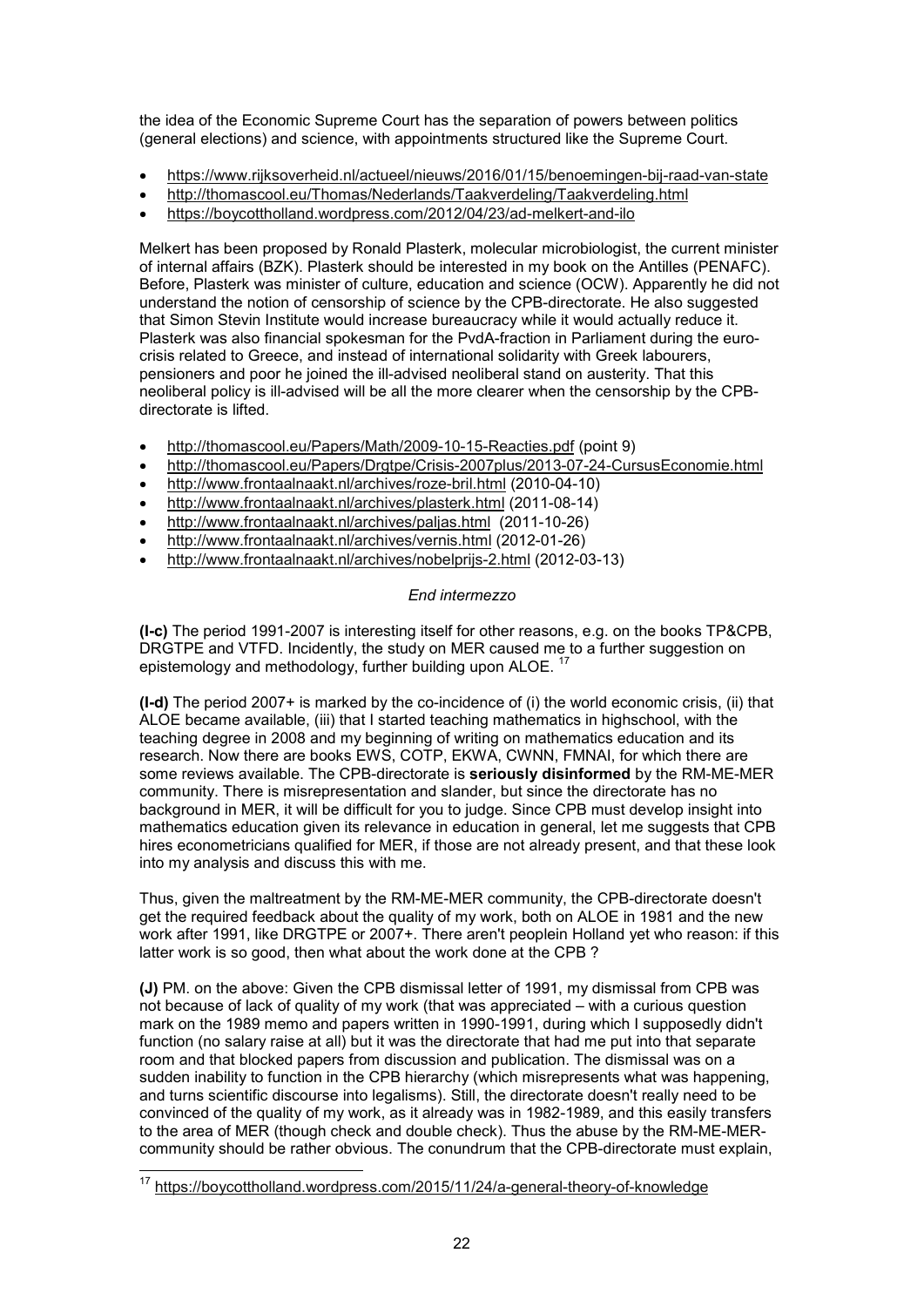however, is that my work of quality is neglected by CPB itself. Since the economic crisis of 2007+ confirms my analysis, shouldn't science require that the analysis gets attention ? However, the conundrum would be much clearer **for the world** if there wasn't that **culture of** *math wars* **in the RM-ME-MER community**.

Köbben & Segers 1994 attach the letter by vice-director H. den Hartog, 1991-05-03, nr. D 1381, stating:

"(...) de reden om uw verzoek om faciliteiten ter voorbereiding van uw ECOZOEKpresentaties af te wijzen berust op bezwaren van de CPB-directie tegen de inhoud van uw presentaties. Deze bezwaren zijn van dezelfde strekking als die ten grondslag liggen aan de weigering artikelen van uw hand over de dezelfde onderwerpen als van uw voorgenomen ECOZOEK-presentaties in een CPB-publicatiereeks op te nemen. Meer concreet, in de ene presentatie is klaarblijkelijk de positie van het CPB in negatieve zin in het geding, terwijl de andere presentatie niet van zodanig gehalte is dat de CPB-directie die het ondersteunen waard vindt." ("De ontketende kiezer", 2003, p112-113) http://thomascool.eu/SvHG/DOK/DOK-Aankondiging.html

Comments on this are:

- The directorate thus finds it negative that I advise to a Parliamentarian enquiry (which may show that the CPB better be promoted to a constitutional Economic Supreme Court). Anyway, this is content, and no reason for blockage, for it is my paper and not a paper by the directorate.
- The other paper concerns Arrow's *Impossibility Theorem.* Earlier when talking about this, Den Hartog had stated that the issue was too complicated for CPB (himself) to judge. Thus the term "quality" ("gehalte") is not necessarily an indication of low quality but rather the lack of ability to deal with it. Again the reasoning is deficient, for Den Hartog shouldn't mistake his own view or inability for the process of peer review and/or discussion once the argument has become available by publishing it.

Arrow was a mathematician himself, before he embarked on economics. His *Impossibility Theorem* is important (and not difficult to prove, namely suppose that it is possible and then give a counterexample) but his interpretation of this is deficient. My CPB-paper still stands, with the distinction between voting and deciding (and a suggestion at resolution by means of other axioms). Later I found it more convenient to rephrase this debunking with a different emphasis. All this has become the book "*Voting Theory for Democracy",* http://thomascool.eu/Papers/VTFD/Index.html

- It shouldn't surprise that this analysis was abused by mathematicians as well, see http://thomascool.eu/Thomas/Nederlands/Wetenschap/Artikelen/2013-02-14- PasOpMetWiskundeOverVerkiezingen.html.
- https://boycottholland.wordpress.com/2016/03/02/h-c-m-de-swart-breaches-integrity-ofscience
- Also Kiesraad is structurally disinformed, and a political party like D66 might better abolish itself since they don't understand "democracy".

**(J)** There is a certain kind of "begging the question". People who observe my **state of protest** and hear my protest against censorship by the directorate of the CPB apparently think that it is only understandable that I was dismissed because the very idea of such censorship doesn't strike them as reasonable. Apparently, for Dutch society the protest against censorship *itself* confirms the appropriateness of the dismissal.

Who will tell Dutch society that this doesn't show respect for science ? Some people and even professors think that CPB isn't scientific anyway. Other people who accept scientific status of CPB (but rather mean a form of sanctity) might accept the theoretical idea that the directorate might make an error of censorship, but reject it in my case, and this doesn't get further clarification. People must think so, otherwise they would protest too. They don't want to read Köbben & Segers, but if they would read it, then it would not **register** what this report states. Cool should have shut up and still work there and be busy with shutting up.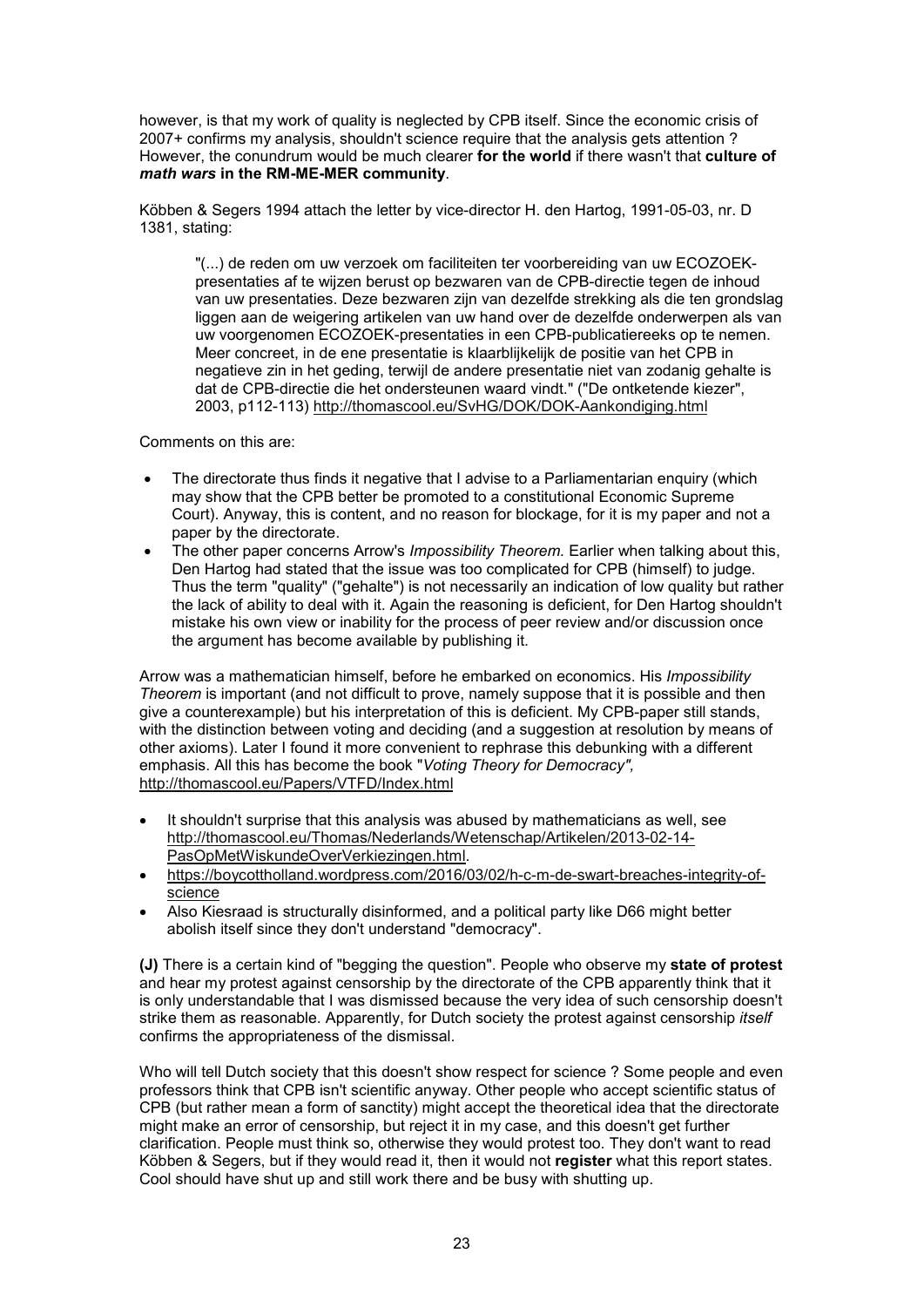This inability to combine the notion of CPB with the notion of censorship and this tendency to blame the victim apparently explains the lack of response in Dutch society.

Let CPB-directorate try to give another explanation, while respecting the Köbben & Segers report and while not denying that the censorship exists.

Thus let me repeat: The current directorate of the CPB should be **aghast** about the lack of democratic control and criticism. CPB lacks scientific quality (it censors science) and is not being respected for its scientific quality but is has a high status because people including professors have turned it into something unreal. The directorate should not be proud of what it achieves: it hides censorship of science and abuse of power w.r.t. dismissal, and it abuses the gullibility of Dutch society. The CPB-censorship caused wrong policy in 1990-2007 leading up to the crisis (including adoption of a problematic euro) and a wrong policy after this too, with a repeat of the wage restraint policy. (I read a text by CPB that implied that wage restraint might no longer be the mantra, but the reasoning was incomplete and the advice didn't carry conviction.)

**(K)** Let me say a bit more on our fellow economists. One might make a case that the prime failure in Dutch society lies with the economists, who allowed this censorship to proceed. I agree that there is a failure, but wonder about the order of importance. With economists I should rather have a discussion on content and not on protesting against censorship.

**(K-a)** One way to check the neglect of the censorship is to look at the *Preadviezen* of the KVS since 1990. They consistently don't refer to my analysis and the censorship.

**(K-b)** Very awkward is the case of professor Frank den Butter, former chairman of KVS:

## http://www.thomascool.eu/Papers/Drgtpe/Crisis-2007plus/2013-03-17-TPE-FAGdenButter.pdf

**(K-c)** KNAW should inform the universities of my advice for the dismissal of professors of economics. There should be an acceptable explanation if KNAW would not support this. One should also lookt at now-retired professors of economics who allowed the censorship to continue.

#### http://thomascool.eu/Thomas/Nederlands/TPnCPB/Artikelen/AdviesOntslagHooglerarenEcon omie.pdf

**(K-d)** Joan Muysken (University of Maastricht) wrote a deficient "review" of W&A in Staatscourant. I can also refer to the too early decease of Jules Theeuwes, and an obituary by Joop Hartog (researching both labour economics and education economics).

- http://thomascool.eu/SvHG/Hulst/Staatscourant.html
- https://boycottholland.wordpress.com/2013/01/09/how-coffee-becomes-latte
- http://www.frontaalnaakt.nl/archives/milieu-en-migratie.html
- https://boycottholland.wordpress.com/2013/02/05/about-the-dead

**(K-e)** There is the important case of economist Dirk Bezemer, who wrote a paper about economists who had warned about the risks that eventually materialised in the crisis 2007+: *"No one saw this coming".* I informed Bezemer that he should include me in his list, but he has not responded to my arguments, and he has continued disinforming Parliament and journalists and others since.

- http://thomascool.eu/Papers/Drgtpe/Crisis-2007plus/2009-10-23- ColignatusVsBezemer.pdf
- https://boycottholland.wordpress.com/2012/12/23/dirk-bezemer-disinforms-sweden/
- https://boycottholland.wordpress.com/2015/11/17/dirk-bezemer-disinforms-dutchparliament/
- https://boycottholland.wordpress.com/2016/01/18/dirk-bezemer-disinforms-radar-tv/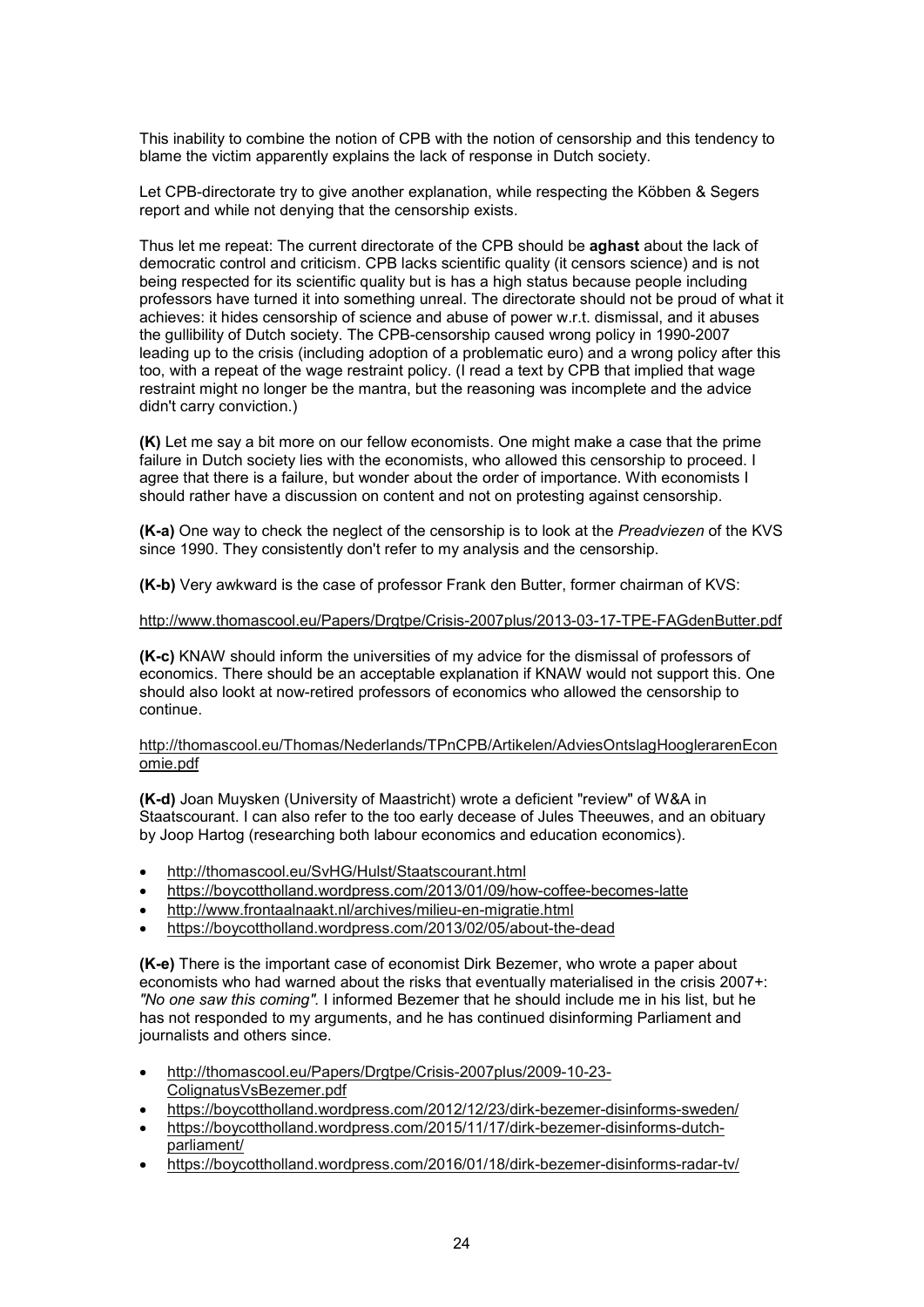**(K-f)** In my considered appreciation, there is an economist in Holland other than me who deserves to be named as candidate for the Nobel Prize in economics. I have no position at the academia that allows me to name him myself. Blocking me from doing my scientific work thus also comes at the price of that a particular line of research by another economist doesn't get proper appreciation, neither by colleagues nor education nor policy making. The censorship by the CPB-directorate is rather destructive for Dutch economic research (whatever the scores in the journals). (I request – and all my requests are polite requests – that KNAW and CPB support that candidacy, and you can ask me confidentially.)

# **(8) Evidence 8: ALLEA / KNAW / LOWI fail too**

I wrote KNAW in 1992 (writing "Academie" instead of "Akademie"), repeated this in 1994 and 1995, but in 1992+ KNAW didn't help to resolve the CPB-censorship yet.

KNAW didn't want to get involved w.r.t. the censorship of science by the CPB-directorate. Their argument was that it would be a conflict between employee and employer, and that this was a reason why they couldn't get involved. This is curious. **Doesn't KNAW know that employers can abuse labour regulations to enforce censorship ?**

KNAW claims to cover all science in Holland but KNAW / LOWI only deals with universities. The 1994 Köbben & Segers report is about government agency CPB that however has claims on science and not about an university and thus LOWI regards it as inapplicable. Besides, the CPB-case is from 1990 and LOWI was created in 2001. Overall, what is relevant is the fundamental position of KNAW w.r.t. integrity of science, and the LOWI code of conduct is only a *result* of that fundamental position. We should not turn the issue around, and depart from the LOWI code to see what KNAW might do.

In 1990-1996, Pieter Drenth was President KNAW, and subsequently in 2000-2006 President of ALLEA. He helped create the code of conduct w.r.t. research integrity.

In 2015 I looked at the interaction on MER between mathematics teacher and didactics researcher P.M. van Hiele and psychologist A.D. de Groot. De Groot also proposed **Forum Theory** for dealing with methodology and scientific truth. I discovered that Drenth was a psychologist, on testing, with some interest in mathematics, and had been in contact with De Groot. This encouraged me to think that there might be common ground. Thus my question to Drenth was what he thought about Forum Theory, whether he agreed that Forum Theory would be a good way for prevention of (many) cases of integrity, and whether he might agree that KNAW should look into the CPB-case, if not in the past then at least now.

Of the following two links, the first presents the case and the second discusses Drenth's answer. Unfortunately, he copied his answer immediately to KNAW / LOWI without first checking or talking with me whether he understood me properly. (I did so to, but I asked the questions.)

- https://boycottholland.wordpress.com/2015/11/26/allea-defines-research-integrity-toonarrow
- http://thomascool.eu/Papers/Drgtpe/Crisis-2007plus/2015-12-16-Why-ALLEA-doesnt-seecensorship-of-science-in-Holland.pdf

From my weblog, my summary on Drenth's reply is:

"Drenth rejects the idea that he misjudged the censorship of science in Holland. Drenth doesn't focus on the suggestion of reviving Forum Theory (A.D. de Groot). He states explicitly that he regards the final section of this weblog text as a personal attack. My response is that this latter statement is a breach of scientific integrity. Denouncing the critique as a personal attack may cause other people to neglect the criticism. There is no personal attack. There is objective reason to discuss the role of Drenth as president KNAW and ALLEA, with his preference for the legal approach and my preference for the scientific approach. One wishes to understand where his policy preference comes from. The video that I found is not helpful, since it is not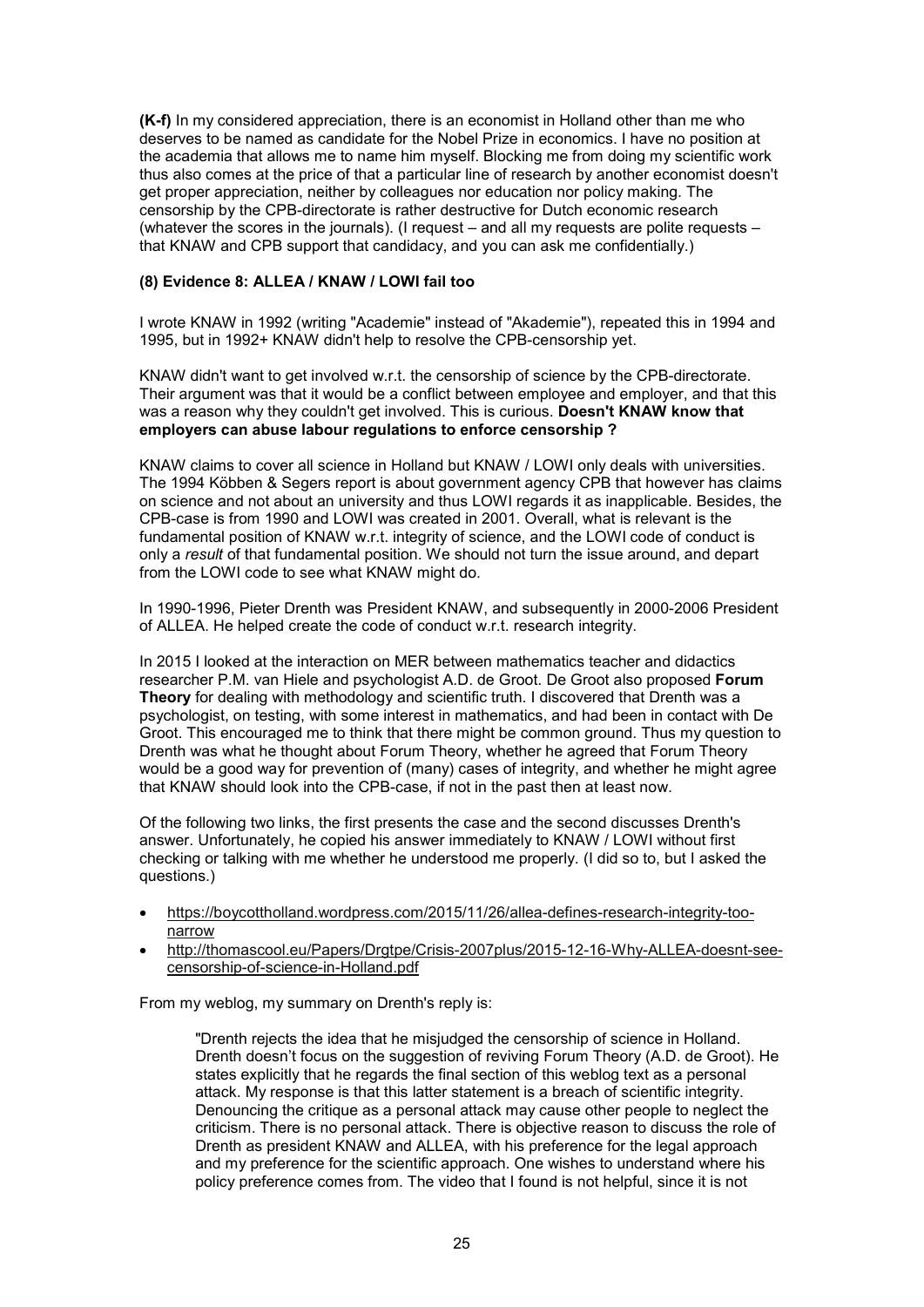critical, and thus there are ample reasons to warn viewers about points to be critical about. It is still a mystery why Drenth, who claims to defend science, doesn't do so in the cases that I mention: CPB and education of mathematics."

I am rather perplexed by Drenth's reaction and immediate sending to KNAW / LOWI. He misrepresents my analysis and questions. My critical remarks about the failure of KNAW in 1992+ are dismissed, and Drenth (his point 11) again misrepresents the CPB-case as an individual conflict between employee and employer. Apparently he hasn't read the 1994 Köbben & Segers report, but in his mind he doesn't have to because he has already dismissed the case as an employee-employer conflict. It is fully unclear to me whether Drenth is even aware of the scientific status of CPB and my employment contract. It would be useful when KNAW would explicitly state to be aware of these aspects.

"11. De KNAW kan niet treden in individuele conflicten werkgever – werknemer, ook niet als het gaat om vermeende schending van ethische normen. De KNAW heeft daarvoor niet de bevoegdheid noch de mankracht. Dat is ook de reden dat de klacht van Cool over een conflict met zijn werkgever het CPB, begin 90 van de vorige eeuw bij de KNAW gedeponeerd, 'administratief' is afgehandeld. Het Bestuur van de KNAW heeft daarvan geen weet gehad. De stelling dat ik als President van de KNAW gefaald heb omdat ik mij destijds in deze zaak ter verdediging van Cool niet tot de rechter heb gewend leg ik dus gewoon naast mij neer." (P.J.D. Drenth, 2016-12-20, p13 here: http://thomascool.eu/Papers/Drgtpe/Crisis-2007plus/2015-12-16-Why-ALLEA-doesnt-see-censorship-of-science-in-Holland.pdf PM. Drenth uses the term "ethische normen", see his point 2, which might also lead attention away from the issue of censorship of science.)

Why does Drenth hang on to a false argument (and a begging of the question) ? Authority ("bevoegdheid") and manpower ("mankracht") apply. In my deconstruction of the KNAW failure I also try to understand Drenth's background, for it might be that there is something that makes him incapable to understand and accept KNAW's failure. Aristotle made the rhetoric distinction between ethos, logos and pathos, and science concentrates on logos, but A.D. de Groot in Forum Theory accepts that science is a human enterprise, and we can't do without ethos, while it must be handled fairly. My deconstruction is interpreted by Drenth as "ad hominem", as arguments directed at his person. This is a misinterpretation, and, since he didn't check with me whether he understood me well, a mispresentation. My deconstruction is fair, and it helps indeed to understand why Drenth is blind to the failure. **Drenth's approach is an administrative one and not that of a scientist.** This is not ad hominem but a distinction in approach. Scientists will think that KNAW should be an institute for science and not an exercise in administration and law. Drenth adopted an managerial approach, and Holland and the world has suffered from it.

In his final sentence, Drenth himself makes an ad hominem argument, while abusing his authority of a psychologist to disqualify me (though I didn't consult him in sessions, and then it would be a breach of doctor-patient confidentiality). Drenth was born in 1935 and was 80 in 2015, and the video and letter show him as quite vital and compos mentis, so this ad hominem has no excuse of failing faculties, and it is a pure breach of scientific integrity.

"12. (...) Zoals ik in een e-mail aan Cool reeds heb gemeld betreur ik dat het einde van het stuk in boycottholland een onaangenaam karakter krijgt met persoonlijke aanvallen en ad hominem diskwalificaties. (...) Waarom het stuk zo negatief en persoonlijk eindigt, weet ik niet precies, maar de psycholoog in mij denkt er het zijne van."

We see the same response as with Gerard Verhoef and "hendrikush" and Marten Hoffman and Frans Kersholt: to destroy the messenger of criticism. Remarkably, Drenth is the former president of KNAW and ALLEA who has also written on research integrity.

My contact with Drenth at the end of 2015 was a new development. An earlier protest w.r.t. Robbert Dijkgraaf is here: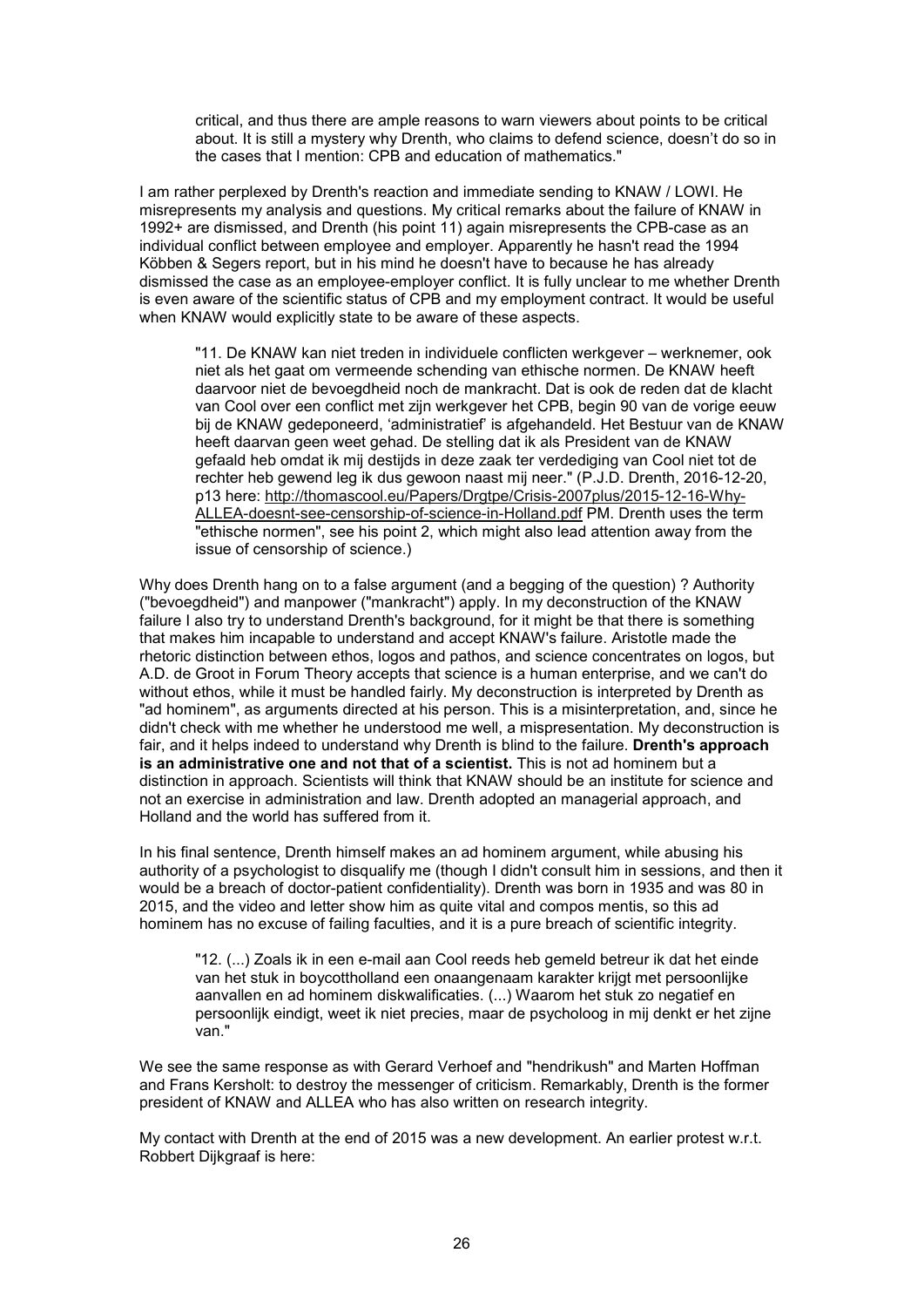#### https://boycottholland.wordpress.com/2012/03/08/robbert-dijkgraaf-as-darth-vader

It should be easy for KNAW in 2016 to diagnose that it was a failure indeed in 1992 not to look into the case. Potentially one might allow, for Drenth, that a study will still show a "normal" employer-employer conflict but this then would be based upon study and not be a superficial excuse to neglect it. The study should be done by scientists and not by administrators or lawyers. The study should not be on whether my economic theory is correct, for that should be done at CPB, but KNAW better checks on the censorship and abuse of power w.r.t. the dismissal. KNAW should also correct the abuse by Drenth.

#### **(9) Conclusion**

When CPB was created in 1945 with the appointment for Jan Tinbergen, and the later law of 1947, Dutch Parliament and government accepted, see memoranda and the discussion in Parliament, that **CPB's work and advice are based in science**. Thus I am telling nothing new here. For my research and publication at CPB no new law is required. (See the disctussion in TP & CPB.) What is lacking is respect for science. In this, 1988+ CPBdirectorates have been failing themselves too. After 1990 Henk Don has done much to improve the scientific structure also with international visitations, yet the censorship and abuse w.r.t. me still must be resolved. There are also the consequences, like for mathematics education research, and the connections.

W.r.t. mathematics education research (MER), my suggestion are these: (a) KNAW would withdraw its KNAW 2009 report on education in arithmetic because of the lack of qualification of the authors and shown errors. To be able to judge on the errors KNAW would require qualification on MER itself, but it should suffice to look at the qualifications of the authors. The KNAW 2009 study would remain available for historical reference but contain such warning. KNAW would inform Parliament and the minister of Education of this. (b) KNAW would investigate what has been happening with its mathematics section in relation to MER and/or me. (c) CPB might already have, and if not then would hire, some econometricians who are also qualified for MER, and they could corroborate my diagnosis on the errors in the KNAW 2009 report, and inform Parliament and the minister of Education. (d) CPB would inform VOR and others about the importance of mathematics education for individual life cycle income and individual understanding of pension rules and DSB-schemes, though I would tend to emphasize Bildung and self-esteem too. Potentially it might suffice that one reads "Kansrijk onderwijsbeleid" on this, but it may be a while before I would read that myself. (e) CPB would inform KNAW, VOR and institutes for training of teachers, and NRO, that I am a competent researcher and decent person and that my work and person better be protected against misrepresentation and slander. (f) CPB would inform CPC and the network of national planning agencies about this letter and the actions taken. (g) KNAW would inform ALLEA and the other academies of this letter and the actions taken. (h) In all of this, one would cc each other and me.

My suggestion is that the CPB-directorate re-appoints me, likely as advisor, and allows me to complete my analysis on unemployment and poverty, with model exercises and publication as CPB research memorandum under the name of the author. I would have to familiarise me (again) with a relevant model, and be involved in business as usual too, so that also new employees can see the competence and skill both in econometrics and in working with models. My publication would not be a product of the whole CPB but, as usual for this, under the name of the author, but will be embedded in the CPB-tradition, as my analysis in 1990 was. I would favour that there would be a subsequent CPB-report itself, but this depends. There is the awkward issue that my view remains that Van Geest doesn't have the scientific background for being director of the CPB, but apparently others at CPB have accepted the appointment and legally she would appoint me, and in the mean time for all practical purposes the view by the directorate is not relevant for what remains a publication under my name. Whatever this is, I merely want to clarify here that such an appointment of me would not show that Van Geest would be qualified, or that I would be wrong in the observation of lack of qualification for her. Finishing my publication would take some time, and there may be some versions, also depending upon questions by colleagues. For colleagues, there would be optional courses on TP & CPB, DRGTPE, CSBH and VTFD, perhaps including D&S for the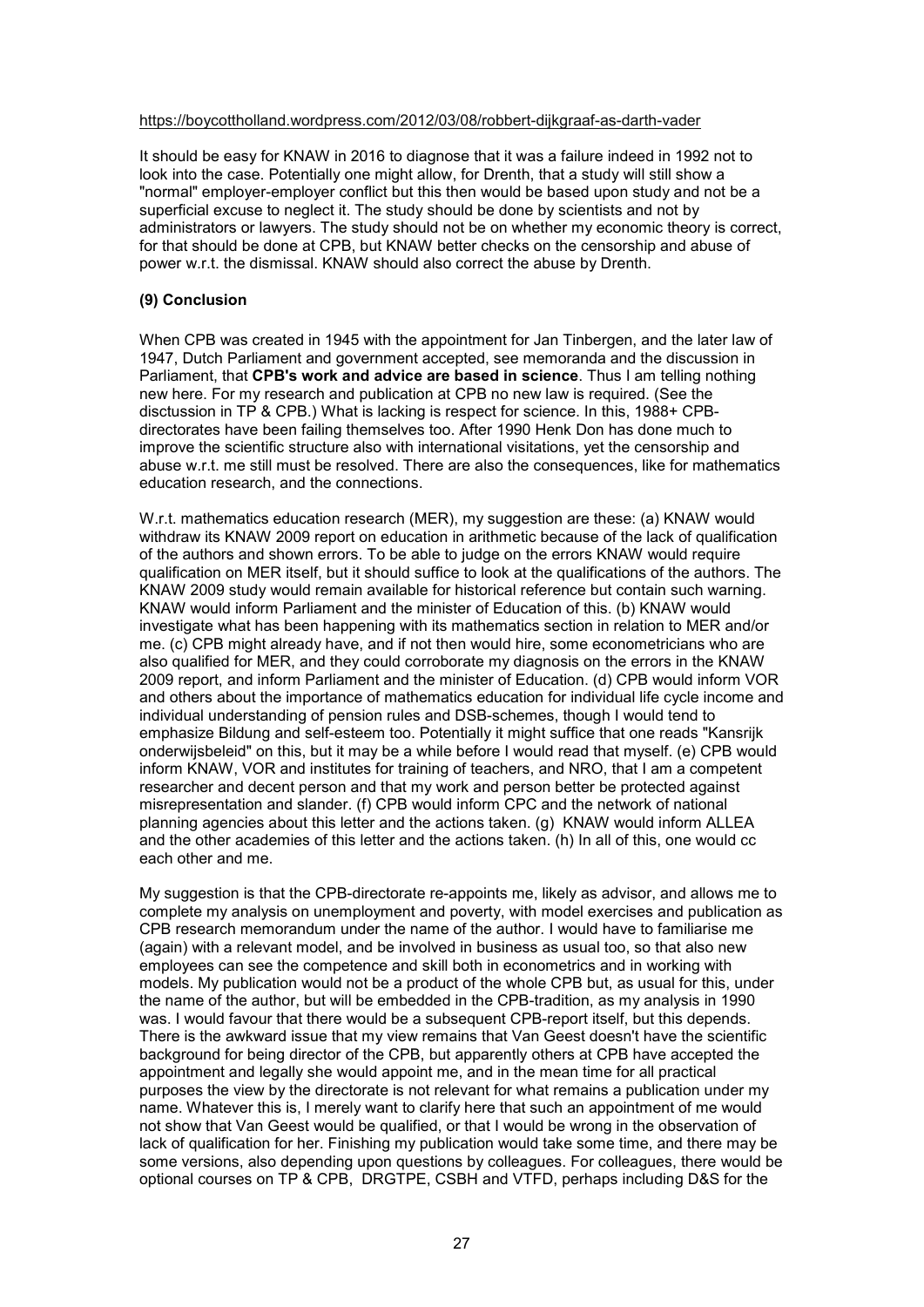general public taking advantage of accessible texts. The directorate would inform the minister of Economic Affairs and Parliament about this appointment, referring to this letter. I will continue advising for a Parliamentarian enquiry, but my publication shouldn't be hindered by such an event. KNAW would start its own enquiry into the censorship in 1990-2015, and a separate enquiry into its own failure to look into this. These enquiries might copy part of such Parliamentarian enquiry, but the one would copy from the other anyway.

If the CPB-directorate would not agree on this approach, and doesn't offer a relevant alternative, then KNAW would anyhow proceed with the investigations, and include such rejection as a continuation of the censorship and cover up of the abuse of power w.r.t. my dismissal.

Of this solution approach, it is important to inform the EU, the European Central Bank (ECB), and other national planning agencies. They could already start studying on DRGTPE and CSBH and VTFD and the paper *Money as gold versus money as water*. They would not have the advantage like CPB to have me available in-house, but one can imagine international workshops.

- https://boycottholland.wordpress.com/2013/07/31/economic-planning-in-europe
- https://rwer.wordpress.com/2013/07/02/issue-no-64-of-real-world-economics-review

There will be more details but above approach seems wise in outline.

I will put this letter on my website at

http://thomascool.eu/Papers/Math/2016-05-17-Letter-to-KNAW-and-CPB.pdf.

Kind regards,

Thomas Cool / Thomas Colignatus Econometrician (Groningen 1982) and teacher of mathematics (Leiden 2008) Scheveningen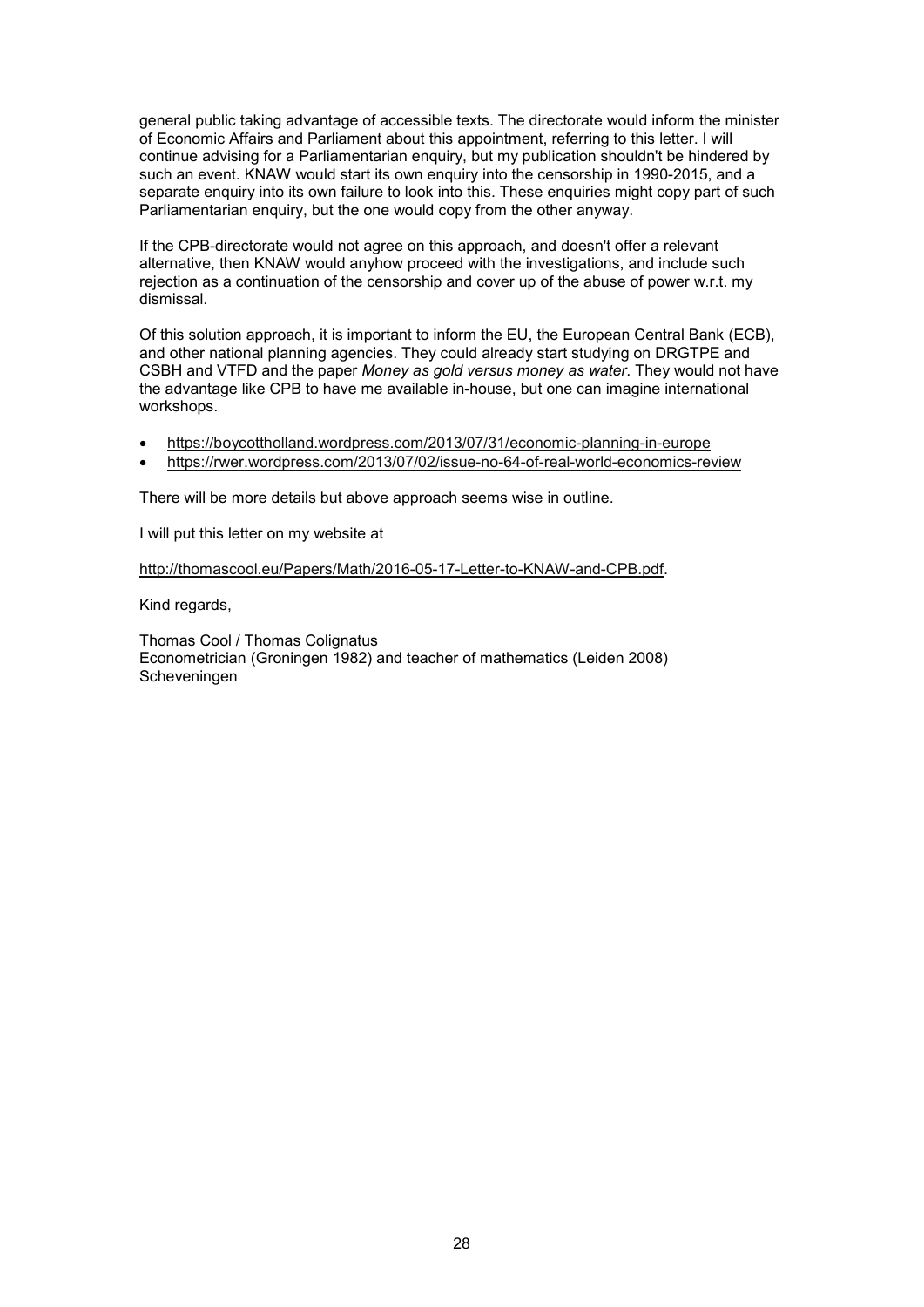# *Appendix. Email exchange with J.K. Lenstra w.r.t. KNAW 2009*

# **Date: Sat, 20 Jun 2009**

From: Thomas Cool / Thomas Colignatus wrote

Geachte professor Lenstra,

Ik schreef een boek over het onderwijs in wiskunde:

 "Elegance with Substance. Mathematics and its education designed for Ladies and Gentlemen", Dutch University Press, 2009, http://thomascool.eu/Papers/Math/Index.html

 Mijn conclusie is dat de zaak helemaal vast zit en dat de Tweede Kamer het moet onderzoeken.

 Het zou mooi zijn wanneer u deze conclusie kon gaan delen. Indien niet, dan zou ik u willen vragen om een korte reactie welk argument ik dan over het hoofd zou hebben gezien.

 PM. Eerder schreef ik een boek over de logica, met de bespreking daarvan in NAW door Richard Gill: http://www.nieuwarchief.nl/serie5/pdf/naw5-2008-09-3-217.pdf

Met vriendelijke groet,

 Thomas Cool / Thomas Colignatus Econometrist en leraar wiskunde http://thomascool.eu

Naar aanleiding van:

"Wat is goed reken/wiskundeonderwijs? Wat 'moeten' kinderen leren en hoe? Op vrijdagmiddag 25 september organiseert de Nederlandse Vereniging tot Ontwikkeling van het Reken- en wiskundeonderwijs (NVORWO) een studiemiddag in Utrecht. Daar presenteert prof. dr. J.K. Lenstra van de Commissie rekenonderwijs basisschool van de Koninklijke Nederlandse Akademie van Wetenschappen (KNAW) de eerste bevindingen. Marlies van der Burg en Marianne Espeldoorn van de Universiteit Utrecht hebben een onderzoek uitgevoerd bij leerlingen en leraren met de vraag hoe zij tegen hun rekenonderwijs aankijken. Meer informatie is te vinden op website www.nvorwo.nl. Aanmelden kan via platform@nvorwo.nl. "

#### **Date: 2009-06-20**

At 22:31 2009-06-20, you wrote: Geachte heer Cool, Dank voor uw bericht. Onze commissie is druk bezig zijn rapport op te stellen. Wij verwachten met wat concretere conclusies te komen. Ik stel voor dat u ons rapport afwacht en uw bevindingen met de onze vergelijkt. Desgewenst kunnen we daarna het gesprek voortzetten. Met vriendelijke groet. Jan karel Lenstra

 Jan Karel Lenstra CWI -- Centrum Wiskunde & Informatica P.O. Box 94079 1090 GB Amsterdam, The Netherlands phone (...)